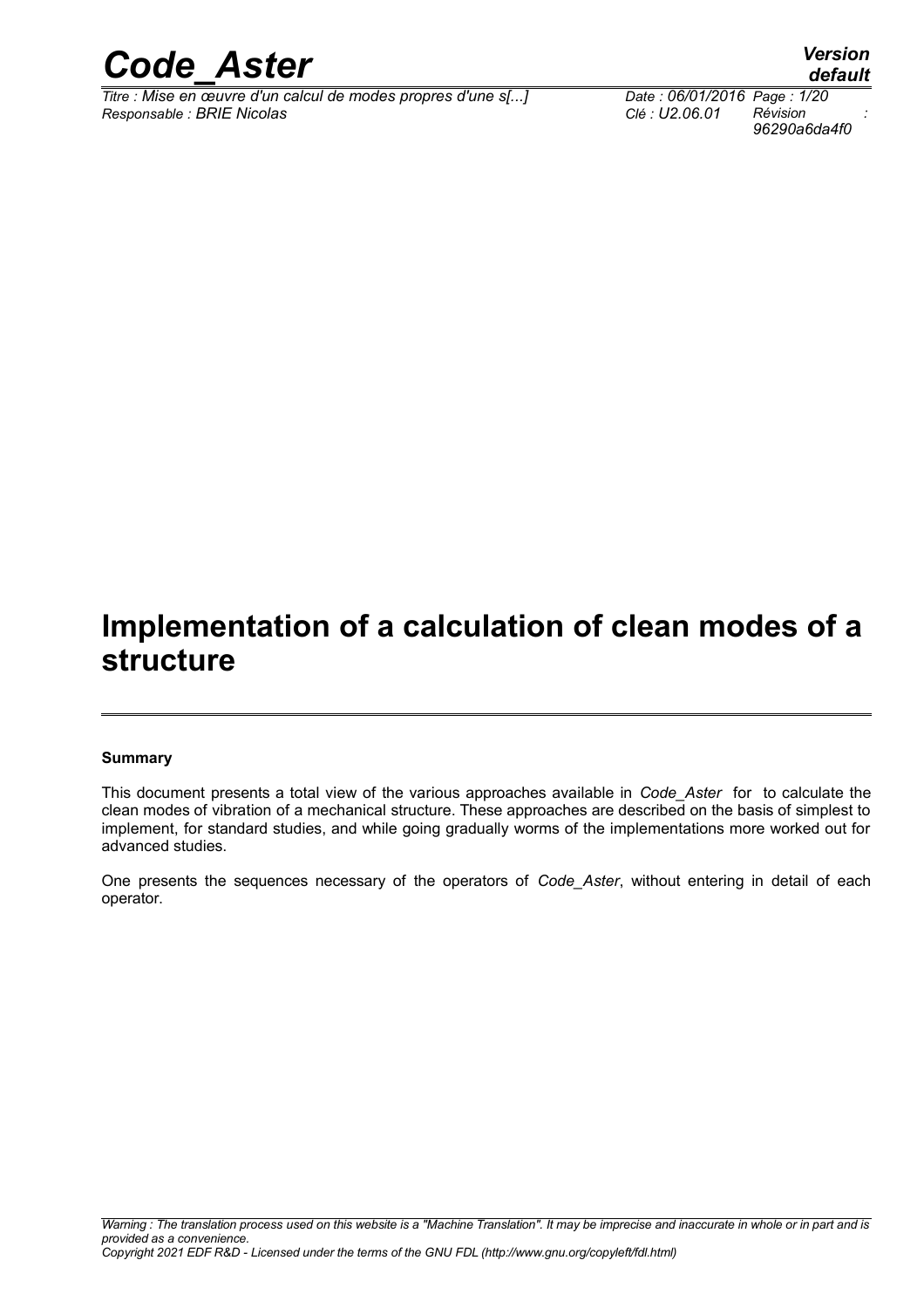*Titre : Mise en œuvre d'un calcul de modes propres d'une s[...] Date : 06/01/2016 Page : 2/20 Responsable : BRIE Nicolas Clé : U2.06.01 Révision :*

*96290a6da4f0*

## **Contents**

| 3.2.2 Utility of an intermediate calculation of the assembled matrices: some examples7 |  |
|----------------------------------------------------------------------------------------|--|
|                                                                                        |  |
|                                                                                        |  |
|                                                                                        |  |
|                                                                                        |  |
|                                                                                        |  |
|                                                                                        |  |
|                                                                                        |  |
|                                                                                        |  |
|                                                                                        |  |
|                                                                                        |  |
|                                                                                        |  |
|                                                                                        |  |
|                                                                                        |  |
|                                                                                        |  |
|                                                                                        |  |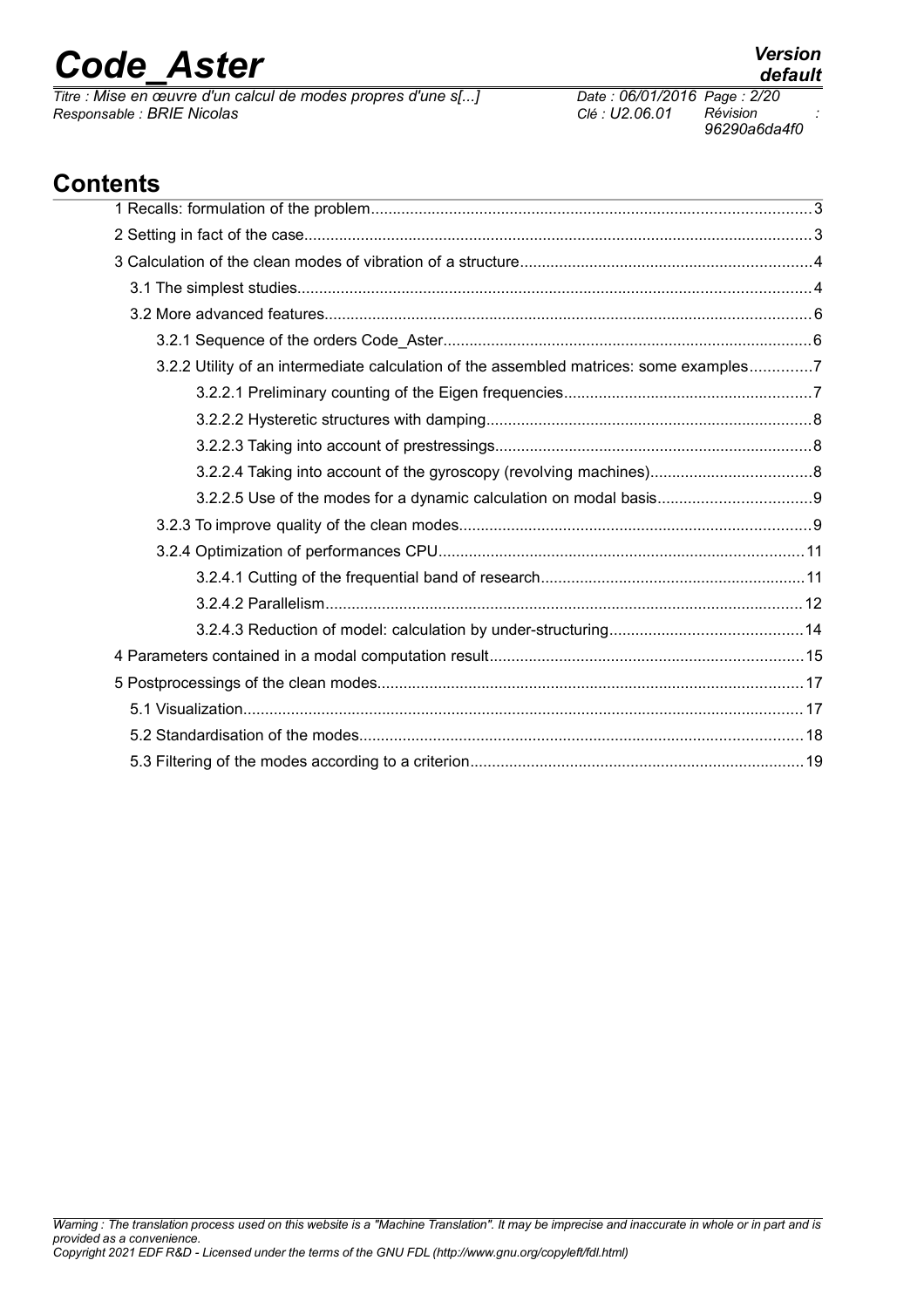*Titre : Mise en œuvre d'un calcul de modes propres d'une s[...] Date : 06/01/2016 Page : 3/20 Responsable : BRIE Nicolas Clé : U2.06.01 Révision :*

*96290a6da4f0*

## **1 Recalls: formulation of the problem**

<span id="page-2-0"></span>One considers a mechanical structure represented, within the framework of a modeling by finite elements, by his matrices of stiffness *K* , of mass *M* and possibly of damping *C* . The equation governing the evolution of the structure is written  $M\ddot{x} + C\dot{x} + Kx = 0$ .

One wants to characterize the free vibrations of the mechanical structure, defined by Eigen frequencies *f i*=  $\omega_i$  $2\pi$ ( $\omega_i$ : own pulsation of the n° mode *i*) and modal deformations  $x_i$  associated

(and modal depreciation  $\mathcal{L}_i$  if the model contains damping).

In the absence of damping (the simplest case and most frequent), modal calculation consists in finding the couples  $\left[\omega_{_{i}},x_{_{i}}\right]$  such as  $\left[K-\omega_{_{i}}^{2}M\right]$   $x_{_{i}}=0$  .

### **2 Setting in fact of the case**

The setting in data for a calculation of clean modes of vibrations is classical and common to the majority of calculations of mechanics in *Code\_Aster* :

- reading of the grid (operator LIRE\_MAILLAGE),
- assignment of the characteristics of the model: model of type beam or 3D or...? (AFFE\_MODELE),
- definition and assignment of materials (DEFI\_MATERIAU and AFFE\_MATERIAU) and/or assignment of the characteristics of the elements of structure (AFFE\_CARA\_ELEM),
- possible imposition of boundary conditions (stage goes away if the structure is completely free). The characteristic of modal calculation in *Code\_Aster* currently is that it is necessary in general that the boundary conditions of displacement, if there is, are imposed by dualisation (AFFE CHAR MECA, keyword factor DDL IMPO – more running – or FACE IMPO or ARETE IMPO) rather than by loads kinematics (AFFE\_CHAR\_CINE).

[Figure 2-a](#page-3-0) schematize the setting in data of a problem of modal calculation.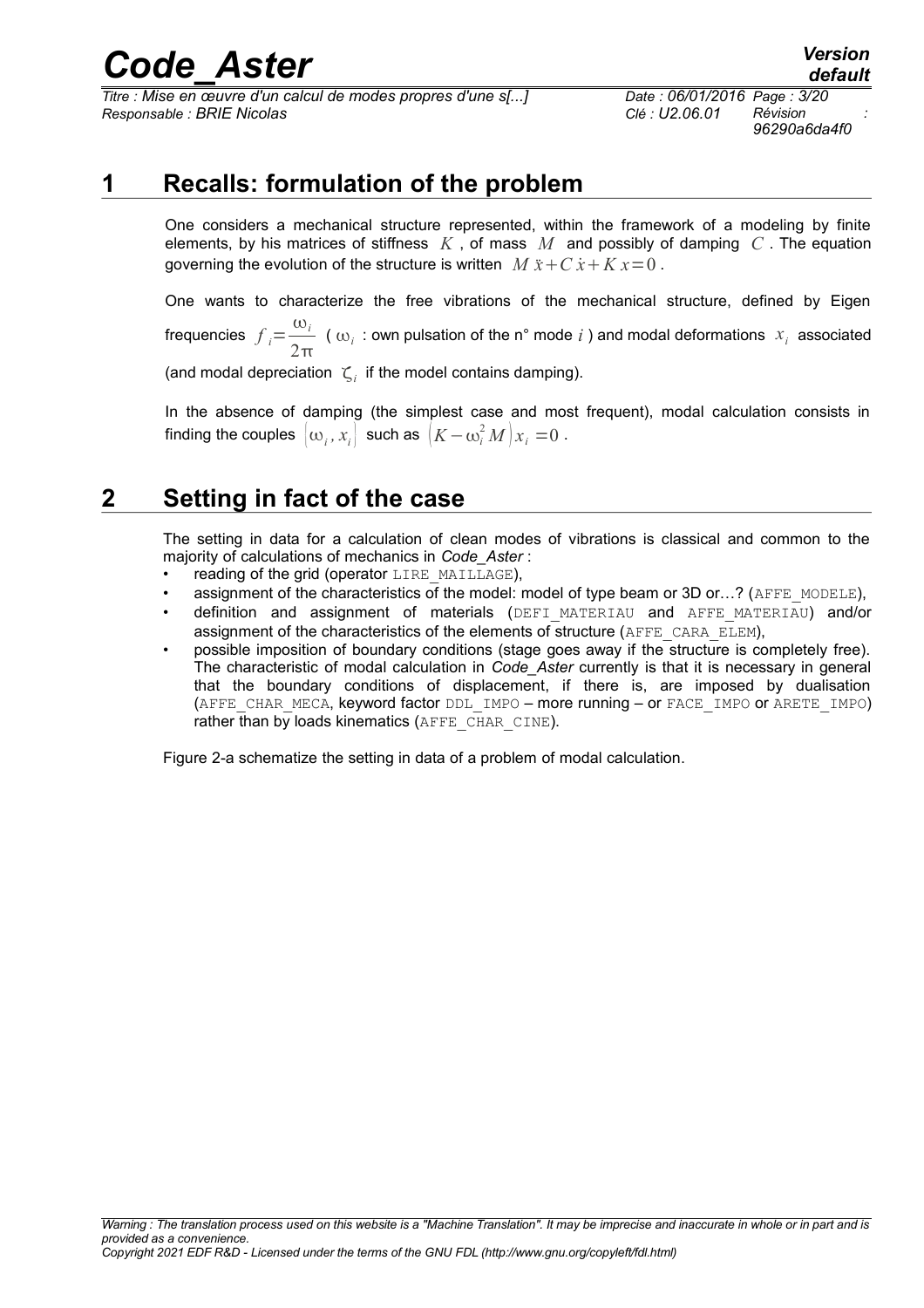*Titre : Mise en œuvre d'un calcul de modes propres d'une s[...] Date : 06/01/2016 Page : 4/20 Responsable : BRIE Nicolas Clé : U2.06.01 Révision :*

*default 96290a6da4f0*



<span id="page-3-0"></span>**Figure 2-a : Setting in data of a problem of modal calculation.**

#### **Note:**

• *For a modal calculation, no excitation is necessary, except if one wants to take into account the effect of stiffness geometrical brought by a static loading (advanced study). If necessary, the paragraph [3.2.2.3](#page-7-0) indicate the approach to be adopted (advanced study).*

• *For a simple study, the structure is not prestressed: the possible boundary conditions in displacement are generally worthless. If one wants to take into account the prestressing generated by nonworthless displacements, it is necessary to there too adopt the approach indicated at the paragraph [3.2.2.3.](#page-7-0)*

## **3 Calculation of the clean modes of vibration of a structure**

Starting from the data input seen in the preceding paragraph, one presents here the various opportunities given by *Code\_Aster* to calculate the clean modes of a structure, while going from simplest from implementation, with more complicated sequences.

### **3.1 The simplest studies**

*Warning : The translation process used on this website is a "Machine Translation". It may be imprecise and inaccurate in whole or in part and is provided as a convenience.*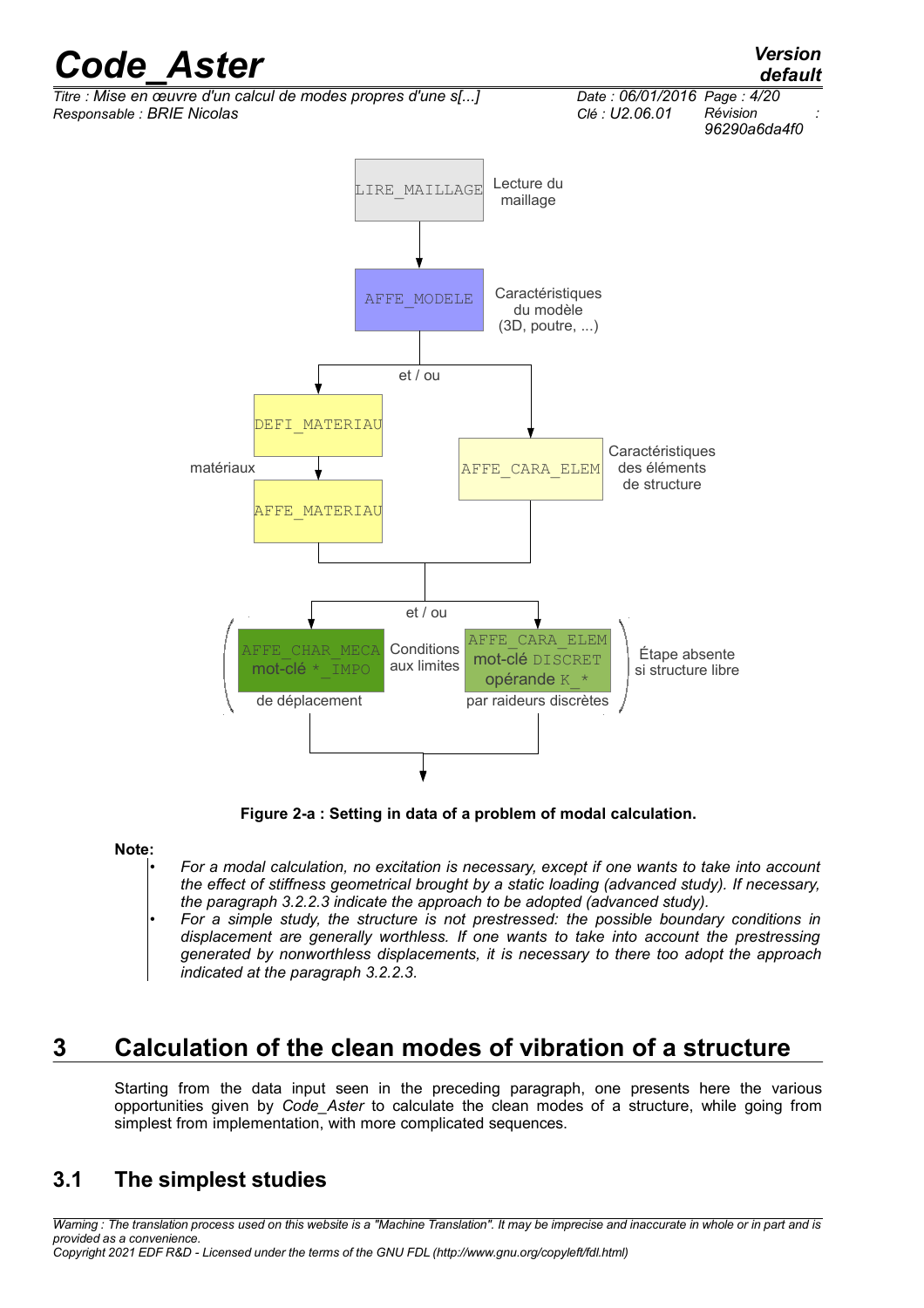| <b>Code Aster</b>                                            | <b>Version</b><br>default   |
|--------------------------------------------------------------|-----------------------------|
| Titre : Mise en œuvre d'un calcul de modes propres d'une s[] | Date: 06/01/2016 Page: 5/20 |

*default*

*Responsable : BRIE Nicolas Clé : U2.06.01 Révision :*

*96290a6da4f0*

For the simple studies (one considers here a structure modelled without damping, without prestressing, without fluid interaction – structure, without gyroscopy, without mixed modeling (i.e all the finite elements are of the same dimension: voluminal either surface or telegraphic)), the most ergonomic solution is to use the wizard of modal analysis available in the module Aster of the software Salomé-Méca.



**Figure 3.1-a: Localization of the wizard of modal analysis in Salomé-Méca.**

The wizard request simply with the user to provide the grid, to inform the data about materials, the possible boundary conditions. And finally the search criterion of the clean modes (for example: NR first modes? or modes on a given frequential tape? or modes around a target frequency?).

The wizard then generates automatically the command file *Code\_Aster*, visible in the tree structure of the study, and that the user can open and publish (with the graphic interface Eficas or a text editor) if it is worth for example to modify certain parameters or options.

Finally, the execution of calculation generates automatically a file message (extension .mess) containing the detail of all calculations, as well as a file result (with format MED) containing the clean modes. One can open this file in the ParaViS module in order to visualize the deformations (paragraph [5.1\)](#page-16-0).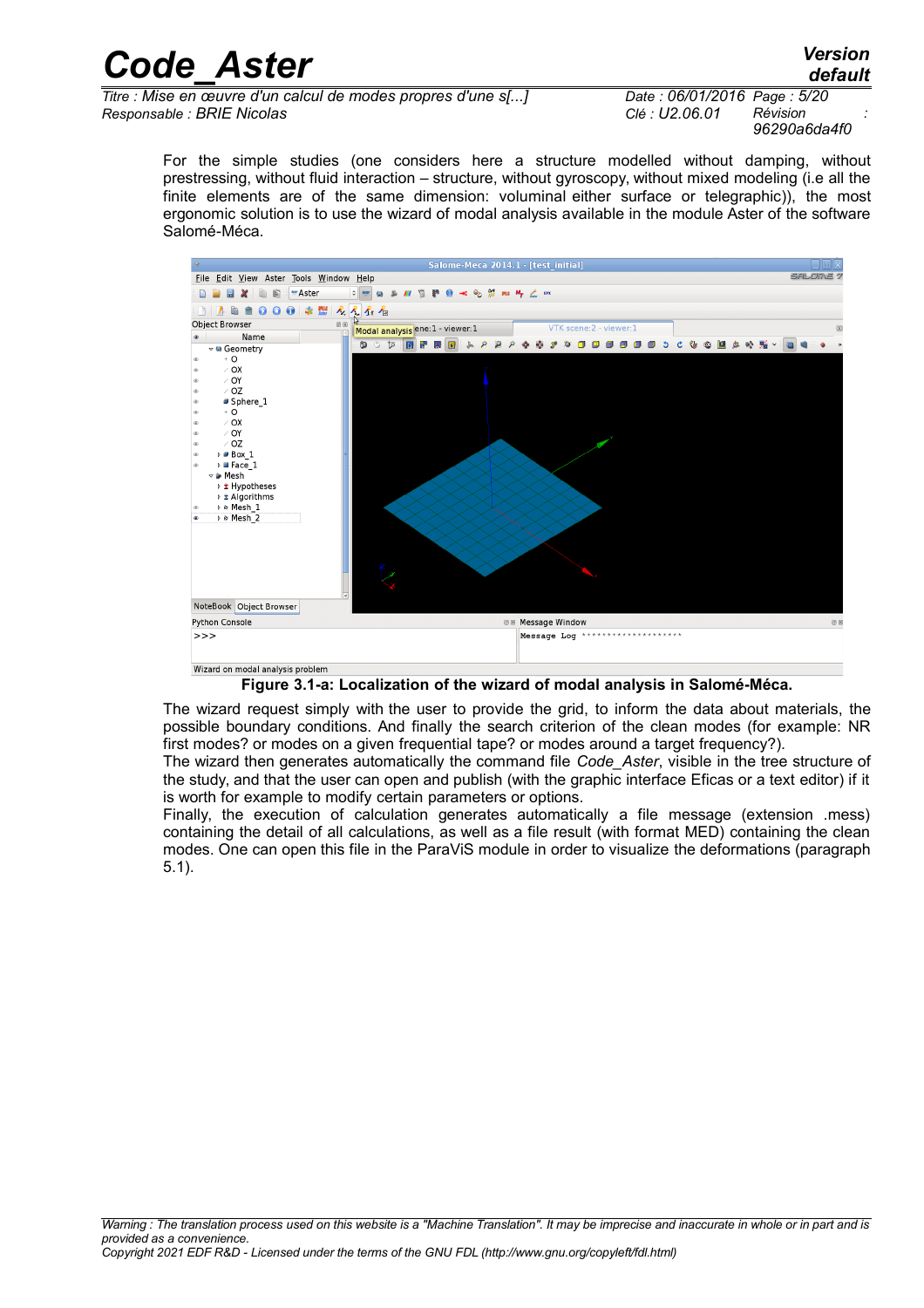*default*

*Titre : Mise en œuvre d'un calcul de modes propres d'une s[...] Date : 06/01/2016 Page : 6/20 Responsable : BRIE Nicolas Clé : U2.06.01 Révision :*

*96290a6da4f0*



**Figure 3.1-b: Command file generated by the wizard.**



**Figure 3.1-c: File result generated by the wizard.**

### **3.2 More advanced features**

#### **3.2.1 Sequence of the orders** *Code\_Aster*

<span id="page-5-0"></span>Starting from the data input, one proceeds as follows:

- calculation of the assembled matrices (operator ASSEMBLY with the options 'RIGI\_MECA' and 'MASS MECA' ; other options exist to calculate more specific matrices, for example geometrical rigidity, damping, the gyroscopy, etc.);
- calculation of the clean modes: operator CALC\_MODES, with the keyword OPTION and the keyword factor CALC FREQ being used to specify the search criterion.

OPTION=' BANDE' or 'PLUS\_PETITE' or 'CENTER' or 'ALL' is to be privileged for its performances CPU if one seeks a relatively significant number of modes (up to 50 to 80; beyond, one recommends to cut out research in several sub-bands, cf paragraph [3.2.4.1\)](#page-10-0), in particular with the option of research on a given tape (OPTION=' BANDE') for a better robustness.

On the contrary, OPTION=' PROCHE' or 'SEPARATE' or 'ADJUSTS', more expensive, is to be used rather to calculate some modes with very a good quality, for example if one wants to refine first estimates of clean modes (cf paragraph [3.2.3\)](#page-8-0).

Initially, it is advised to leave the parameters by default of these operators, and to specify only the search criterion of the Eigen frequencies (by default, the first 10 modes).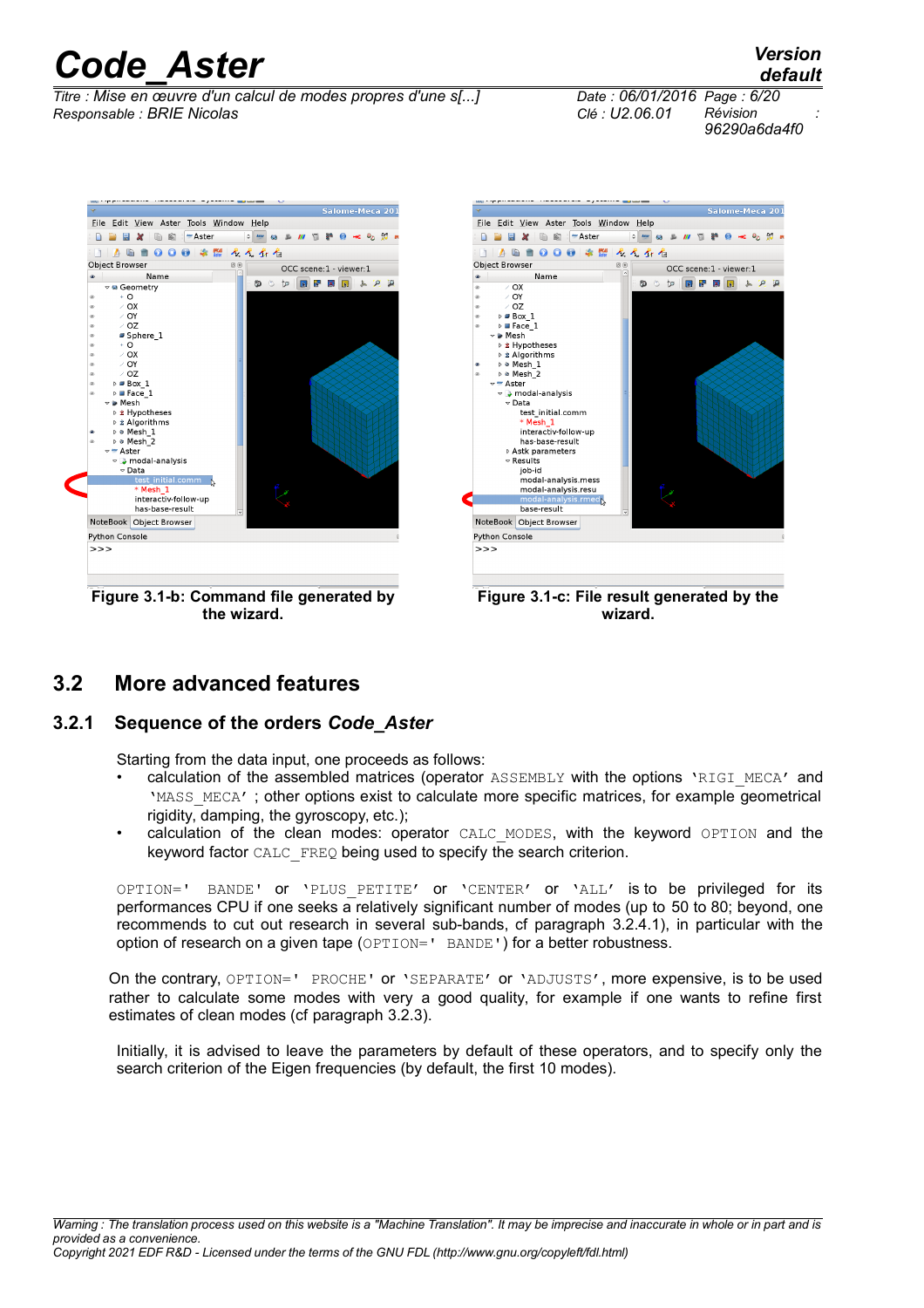

CALC\_MODES mot-clé OPTION

**Figure 3.2-a : Calculation of the modes via the assembled matrices.**

Calcul des modes propres

Comptage a priori des fréquences propres (facultatif mais recommandé)

mot-clé facteur CALC\_FREQ

INFO\_MODE

#### **Example:**

```
calculation of the clean modes on the tape [20 ;300] Hz :
ASSEMBLY (MODEL = model,
          CHAM MATER = ch_mat,
          CARA ELEM = cara el,
          LOAD = c limite,
           NUME DDL = CO ("numbered"), # creation of a classification
of
 # DDL
          MATR ASSE = (F (MATRICE= CO ("matr k"), OPTION=
'RIGI_MECA'),
                              F (MATRICE= CO ("matr_m"), OPTION=
'MASS_MECA'),
 )
)modes = CALC MODES (MATR RIGI = matr k,
                MATR MASS = matr m,
                 OPTION = 'BAND',
                 CALC FREQ = F (FREQ = (20. , 300.)) )
```
#### **3.2.2 Utility of an intermediate calculation of the assembled matrices: some examples**

#### **3.2.2.1 Preliminary counting of the Eigen frequencies**

Before the calculation itself of the clean modes, it is strongly recommended to carry out a counting of the clean modes contained in one or the wavebands given (in the standard case of real modes; if the modes to be calculated are complex, it will act of a counting around a point of the complex plan). This counting is much faster than the calculation strictly speaking of the clean modes.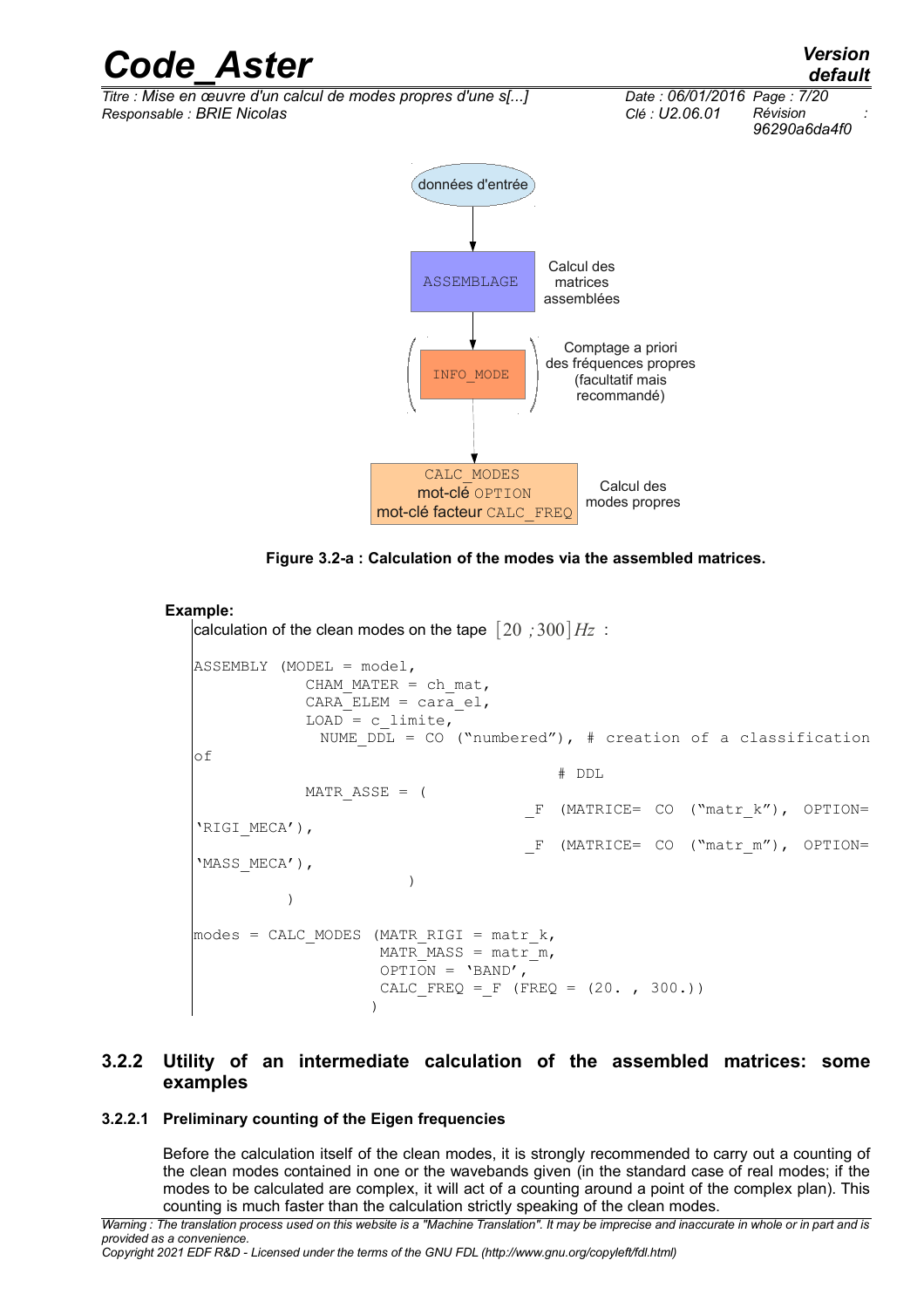*Titre : Mise en œuvre d'un calcul de modes propres d'une s[...] Date : 06/01/2016 Page : 8/20 Responsable : BRIE Nicolas Clé : U2.06.01 Révision :*

*96290a6da4f0*

Knowledge *a priori* amongst Eigen frequencies contained in the band searches has a double utility of checking and optimization of performances CPU of modal calculation:

- checking: one can check that the number of clean modes calculated by the modal solvor is indeed equal to the counted number of clean modes *a priori* ;
- optimization CPU: if the number of Eigen frequencies counted on the frequential tape of research is too high (a threshold ranging between 50 and 80 is usually noted), the user will be able to cut out his band of research in several sub-bands, thanks to the operator CALC\_MODES with the option 'BAND' cut out in sub-bands (cf paragraph [3.2.4.1\)](#page-10-0).

The counting of the clean modes is carried out by the operator  $INFO$  MODE. In a first approach, the user can be satisfied to inform:

- in the standard case of real modes: matrices of the structure with the keyword MATR  $*$  like its (its) band (S) of research with the keyword FREQ;
- in case of complex modes (structures with damping for example): it is necessary to specify TYPE\_MODE=' COMPLEXE' and to inform the disc of research in the plan complexes by RAYON CONTOUR (and possibly CENTRE CONTOUR) instead of FREQ.

#### **3.2.2.2 Hysteretic structures with damping**

It is necessary to explicitly calculate the assembled matrix of overall rigidity including the hysteretic contribution (complex matrix).

The sequence of the operators is the following:

- calculation of the assembled matrices of hysteretic rigidity (calculated starting from the elastic matrix of rigidity) and of mass  $(ASSEMENT$  with the options  $'REG$  MECA HYST' and 'MASS\_MECA' respectively);
- modal calculation with like entry the matrix of hysteretic rigidity (complex) and stamps it of mass (CALC\_MODES).

One will refer to documentation [U2.06.03] for more information on the hysteretic catch in depreciation account in *Code\_Aster*.

#### **3.2.2.3 Taking into account of prestressings**

<span id="page-7-0"></span>The taking into account of prestressed (boundary conditions nonworthless, static external loadings,…) require to calculate the assembled matrices of mechanical and geometrical rigidity. One can then combine them to form the assembled matrix of overall rigidity which is that used for modal calculation.

The sequence of the operators is the following, in a relatively simple case of static external loading:

- definition of the external loading (operator AFFE\_CHAR\_MECA, with for example the keyword FORCE\_NODALE),
- calculation of the stress field associated with this loading (operator MECA\_STATIQUE or STAT NON LINE OF MACRO ELAS MULT to calculate the static answer, then CREA CHAMP with the keyword OPERATION=' EXTR' to recover the stress field),
- calculation of the assembled matrices of mechanical rigidity, geometrical rigidity associated with the mass and stress field, (ASSEMBLY),
- combination of the matrices of mechanical rigidity and geometrical rigidity to form the matrix of overall rigidity (COMB\_MATR\_ASSE),
- modal calculation with like entry the matrix of overall rigidity and the matrix of mass (CALC\_MODES).

#### **Example:**

CAS-test SDLL101 presents an example of calculation of the modes of a beam subjected to static forces.

#### **3.2.2.4 Taking into account of the gyroscopy (revolving machines)**

Besides the other assembled matrices (of stiffness, mass and possibly damping other than gyroscopic), it is necessary to calculate the gyroscopic matrix of damping with the option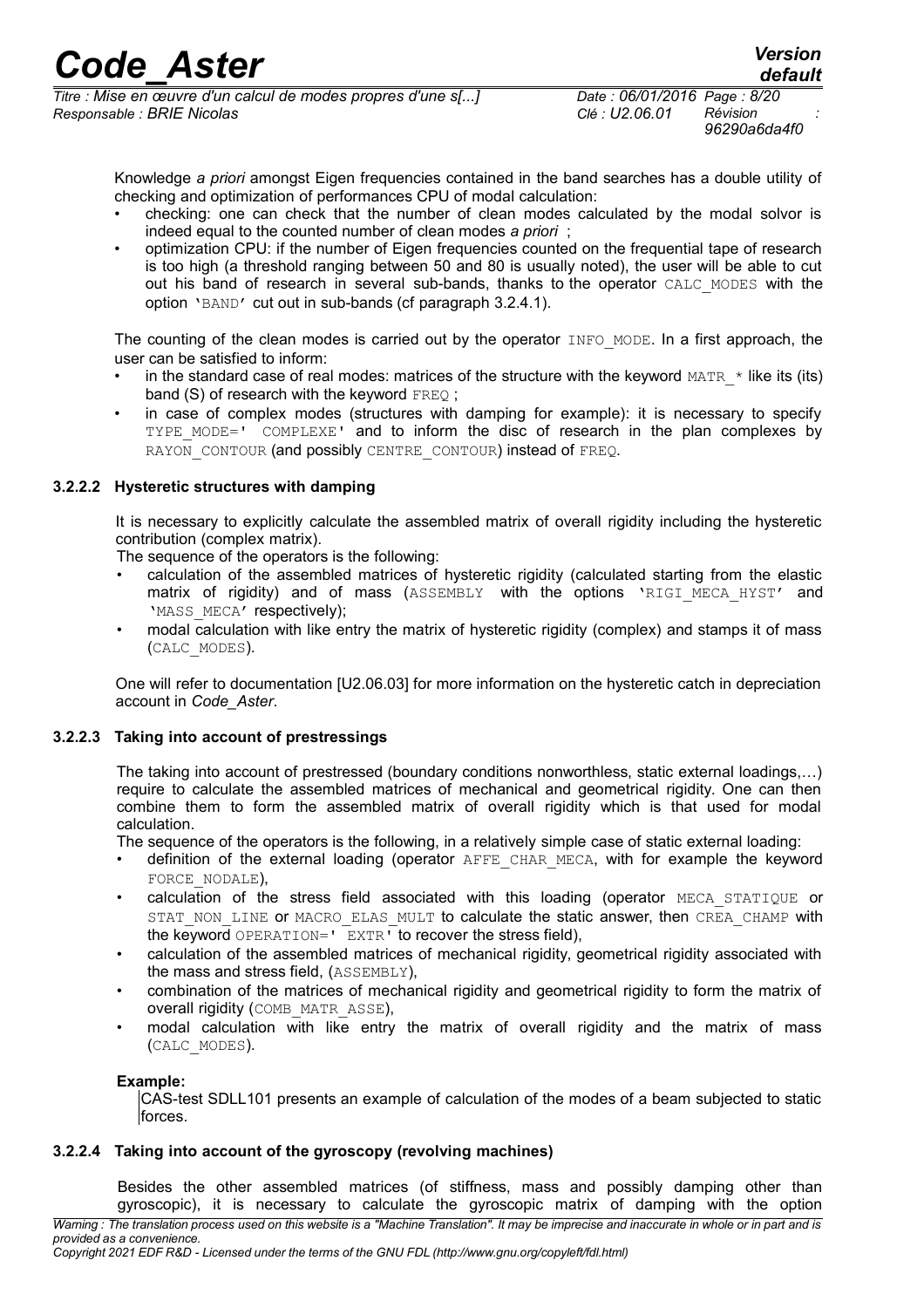*Titre : Mise en œuvre d'un calcul de modes propres d'une s[...] Date : 06/01/2016 Page : 9/20 Responsable : BRIE Nicolas Clé : U2.06.01 Révision :*

*96290a6da4f0*

'MECA\_GYRO'. The operator CALC\_MODE\_ROTATION then allows to calculate the clean modes of the structure for various number of revolutions defined by the user under the keyword VITE\_ROTA. One can then plot the diagram of Campbell (evolution of the Eigen frequencies according to the number of revolutions) of the revolving structure thanks to the operator IMPR\_DIAG\_CAMPBELL.

#### **Note:**

*The operator CALC\_MODE\_ROTATION is actually an macro-order calling CALC\_MODES : if need* **be, the user can thus carry out the various elementary stages of** CALC\_MODE\_ROTATION *"with the hand" but in a way much less ergonomic. CAS-test SDLL129 illustrates the approach in the case of a rotor with stages whose characteristics depend on the number of revolutions.*

#### **3.2.2.5 Use of the modes for a dynamic calculation on modal basis**

It is there too necessary to have access to the assembled matrices: their projection on a modal basis provides the generalized matrices usable for a dynamic calculation, with performances CPU much better than the direct use of the assembled matrices. This method of reduction of model is described in the use and reference materials [R5.06.01] [U2.06.04].

#### **3.2.3 To improve quality of the clean modes**

<span id="page-8-0"></span>One draws attention to the fact that **the quality of a modal calculation depends above all on quality on the data input and physical modeling**. One can in particular quote:

- the choice of the boundary conditions: is they representative of reality? Their influence is strong on the result of calculation;
- the smoothness of the grid: a study of convergence of the grid is necessary, as for any digital study;
- the choice of modeling: by elements of structure (beam, hull,…) or in 3D? For example, for a hurled structure, a modeling in beam will be generally better than a modeling 3D even with a good smoothness of grid.

If the data input and modeling are fixed, it is possible to improve "data-processing" quality of the result thanks to the keyword AMELIORATION=' OUI' who automatically carries out a chaining of two modal calculations: the first which gives a first estimate of the clean modes (Eigen frequencies, modal deformations,…) with the search criterion asked by the user (for example with CALC\_FREQ/OPTION=' BANDE' or 'PLUS\_PETITE' who use the method of subspace), the second by the method of the powers opposite (CALC\_FREQ/OPTION=' PROCHE') who refines the estimate of preceding calculation.

Rq 1: The first estimate is generally already good and satisfactory. For more complicated models, it however is advised to carry out this improvement.

Rq 2: this automatic functionality is limited to the cases where the structure is represented by real symmetrical matrices, and does not comprise multiple modes or several modes of rigid body. For the other cases, or if for example one wants to improve only certain modes among all those calculated, one can of course make the sequence of calculations manually.

The sequence of the orders is then the following: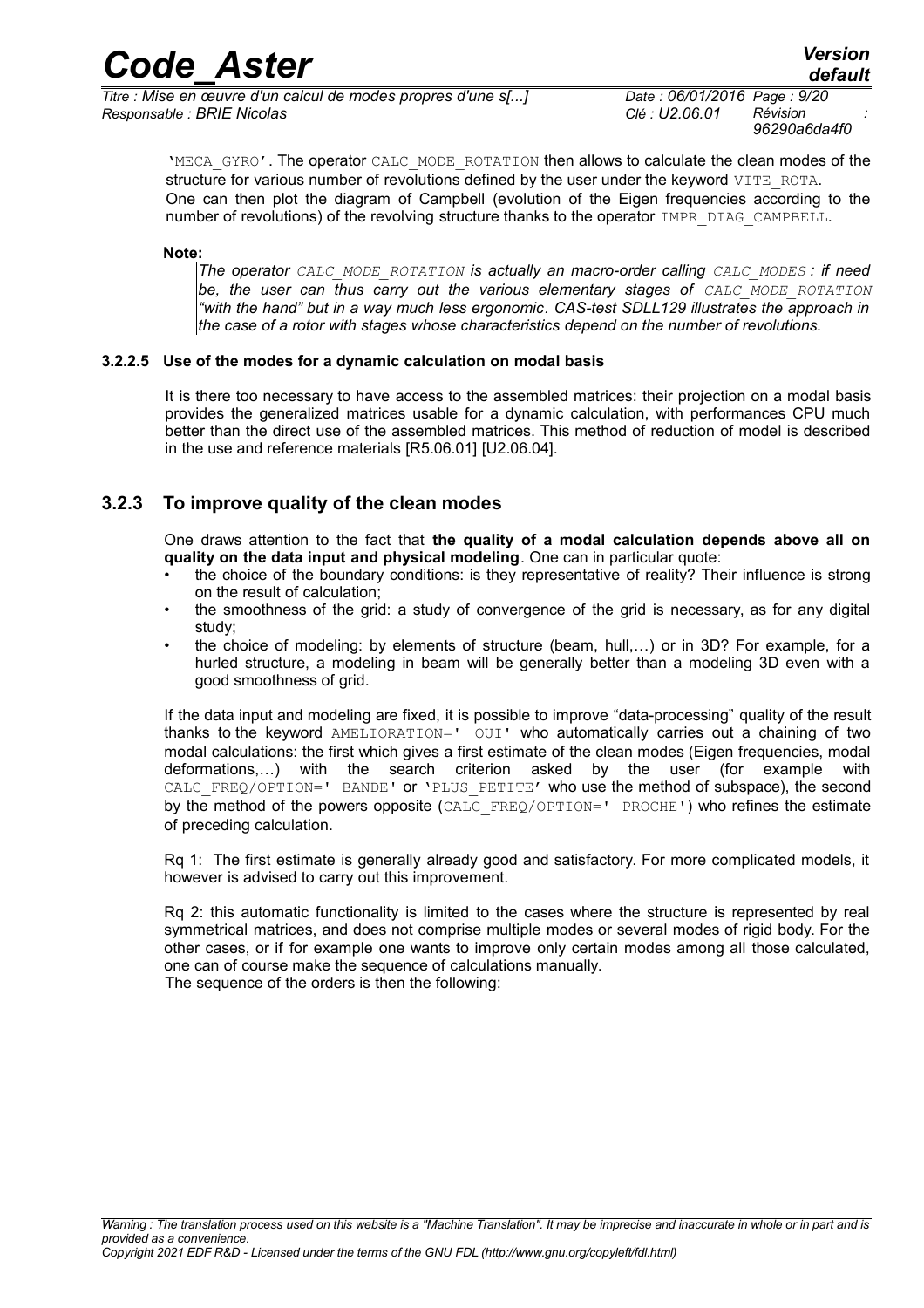

IT THERE WITH GOOD 4 FREQUENCY (S)

*Warning : The translation process used on this website is a "Machine Translation". It may be imprecise and inaccurate in whole or in part and is provided as a convenience. Copyright 2021 EDF R&D - Licensed under the terms of the GNU FDL (http://www.gnu.org/copyleft/fdl.html)*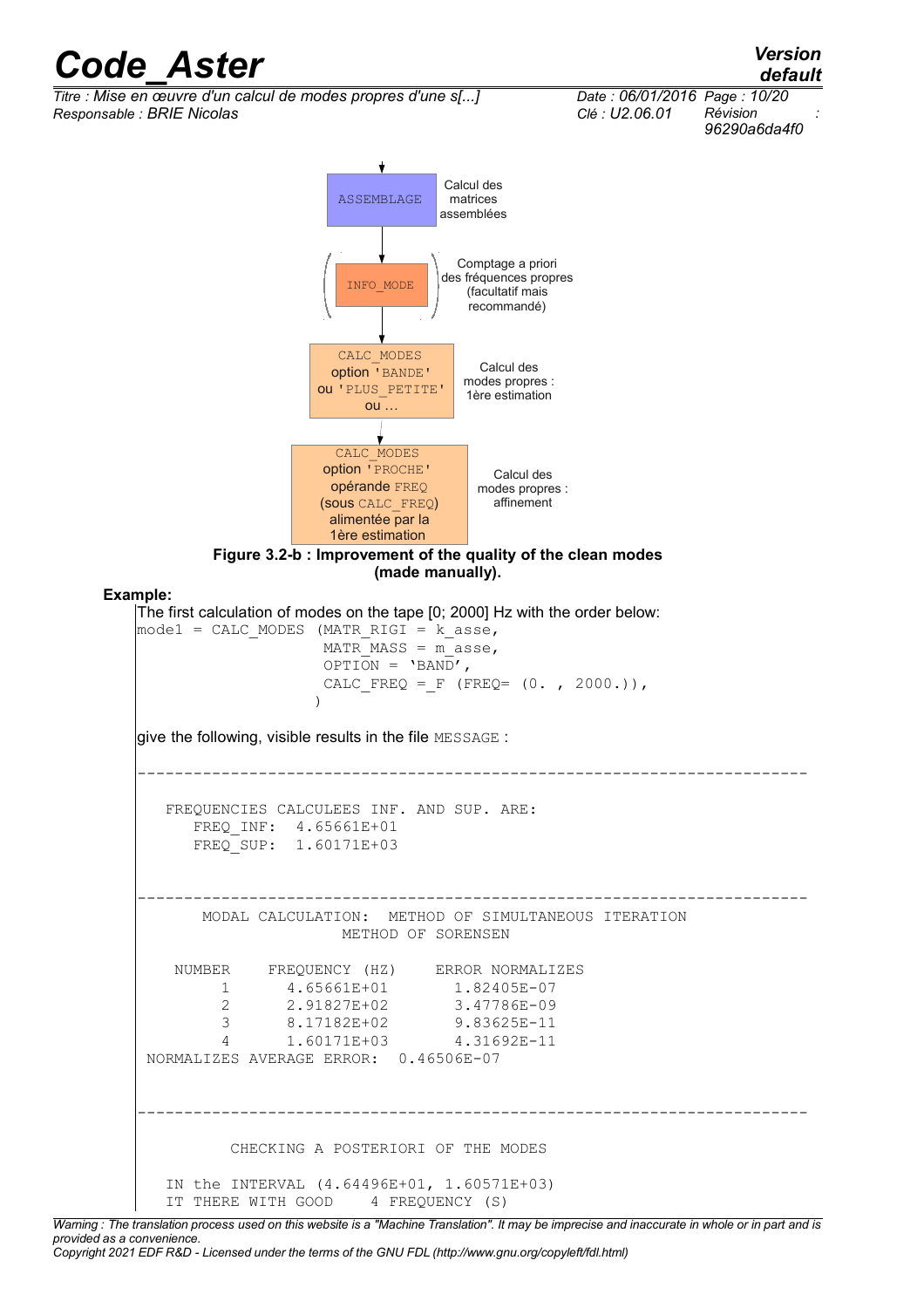| <b>Code Aster</b>                                                                          |                                                | <b>Version</b><br>default |  |
|--------------------------------------------------------------------------------------------|------------------------------------------------|---------------------------|--|
| Titre : Mise en œuvre d'un calcul de modes propres d'une s[]<br>Responsable : BRIE Nicolas | Date: 06/01/2016 Page: 11/20<br>Clé : U2.06.01 | Révision                  |  |
|                                                                                            |                                                | <b>AAAAA A ! !!A</b>      |  |

*96290a6da4f0*

One can then refine for example the first two clean modes, while launching the second calculation starting from the Eigen frequencies previously calculated:

------------------------------------------------------------------------

```
mode2 = CALC MODES (MATR RIGI = kasse,MATR MASS = m asse,
                 OPTION = 'NEAR'.CALC FREQ = F (FREQ = (46.6, 291.8)),
 )
```
#### what gives

------------------------------------------------------------------------ MODAL CALCULATION: METHOD OF ITERATION OPPOSITE OPPOSITE NUMBER FREQUENCY (HZ) DAMPING NB\_ITER PRECISION ERROR NORMALIZES 1 4.65661E+01 0.00000E+00 3 3.33067E-16 3.99228E-08 2 2.91827E+02 0.00000E+00 3 2.22045E-16 1.23003E-09

It is observed that the standard of error is slightly improved (certainly slightly but it is here about a very simple case).

#### **Note:**

*One can also automate the recovery of the Eigen frequencies resulting from the first estimate to feed the second calculation, thanks to the language Python:*

```
# recovery of the list of the Eigen frequencies estimated in the variable
Python f_estimation:
f_estimation = mode1.LISTE_VARI_ACCES () ['FREQ']
mode2 = CALC MODES (MATR RIGI = k asse,
                  MATR MASS = m asse,
                  OPTION = 'NEAR',CALC FREQ = F (FREQ = f estimation),
 )
```
#### **3.2.4 Optimization of performances CPU**

#### **3.2.4.1 Cutting of the frequential band of research**

<span id="page-10-0"></span>If one searches many clean modes (either because the band of research is very broad, or because the modal density is strong), the performances of modal calculation will be better by cutting out the band of total research  $\left|f_{_{min}}; f_{_{max}}\right|$  in several (*n*) sub-bands:  $\left|f_{_{min}}; f_{_{2}}\right|,$   $\left|f_{_{2}}; f_{_{3}}\right|, ...,$  $\left|f_{\scriptscriptstyle n}; f_{\scriptscriptstyle max}\right|$ . That is done thanks to the operator  $\texttt{CALC\_MODES}$  with the option 'BAND' and by specifying frequential cutting with the keyword  $FREQ= (fmin, f2, ..., fn, fmax)$ . To define the sub-bands, the user can be based on counting *a priori* Eigen frequencies provided by the operator INFO MODE who can also function by sub-bands.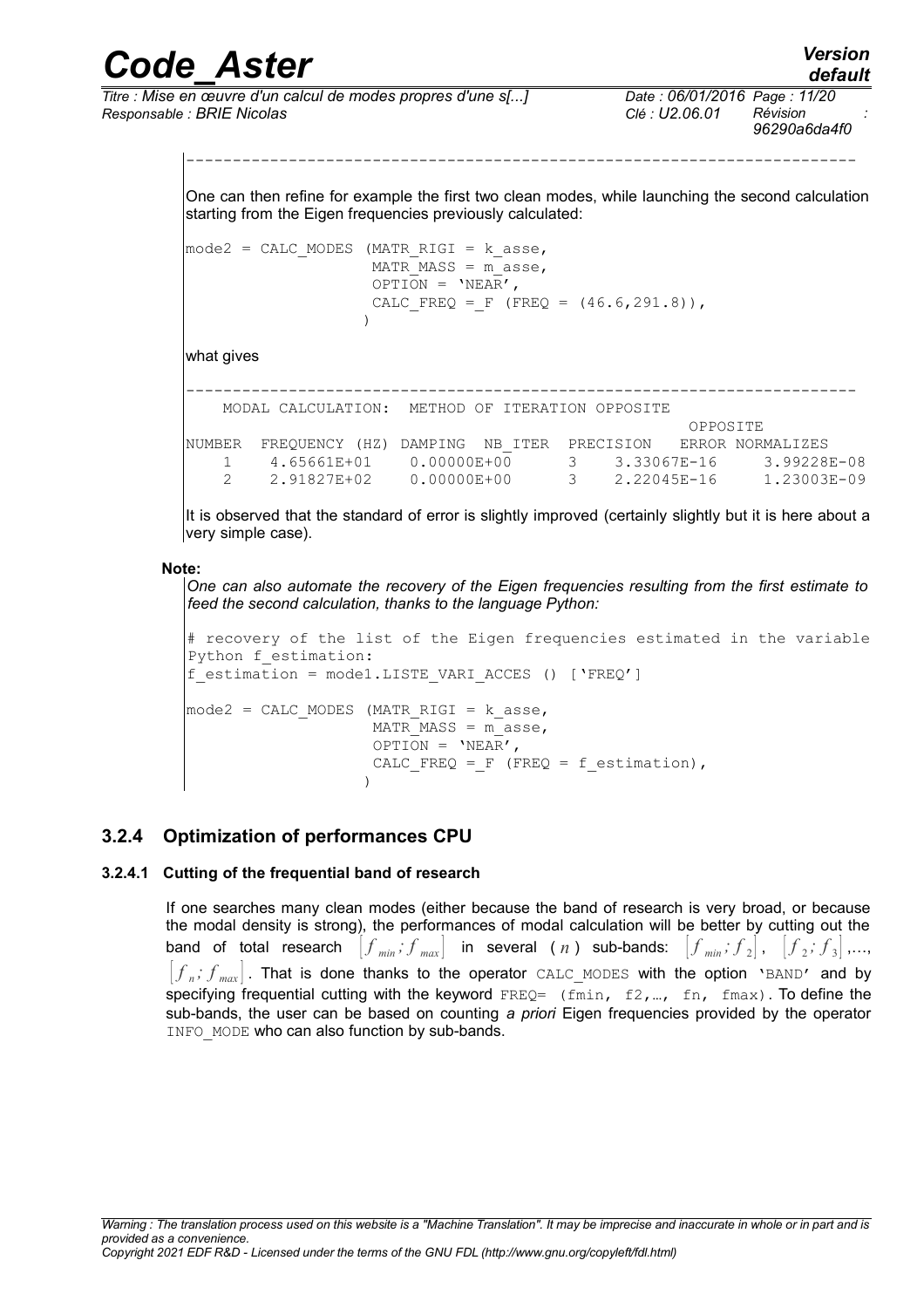

**Figure 3.2-c : Calculation of the clean modes by cutting in sub-bands.**

#### **Example:**

identical to the paragraph [3.2.1](#page-5-0) by cutting out the band  $\left[20,300\right]$  *Hz* in three sub-bands:

```
ASSEMENT (MODEL = model,
          CHAM MATER = ch mat,
          CARA ELEM = cara el,
          LOAD = c limite,
          NUME DDL = CO ("numbered"), # creation of a classification of
 # DDL
          MATR ASSE = (
                     F (MATRICE= CO ("matr k"), OPTION= 'RIGI MECA'),
                      \overline{F} (MATRICE= CO ("matr_m"), OPTION= 'MASS_MECA'),
 )
          );
nb\_modes = INFO\_MODE (MATR_RIGI = matr_k,
                   MATR MASS = matr m,
                   FREQ = (20. , 300.)); \sum_{i=1}^{n}\mod = CALC MODES (MATR RIGI = matr k,
                 MATRMASS = matr m,
                 CALC FREQ = F (FREQ = (20. , 100. , 200. , 300.))
) ;
```
#### **Note:**

- *There is a profit in performance CPU even when the sub-bands are treated sequentially (what is the case by default). The implementation of parallelism (cf following paragraph) makes it possible to improve even more the performances.*
- *For optimal performances, it is advised to have the most balanced possible sub-bands (either with a number of modes searched by relatively uniform sub-band).*

#### **3.2.4.2 Parallelism**

For modal calculation, parallelism can be levelled in work two: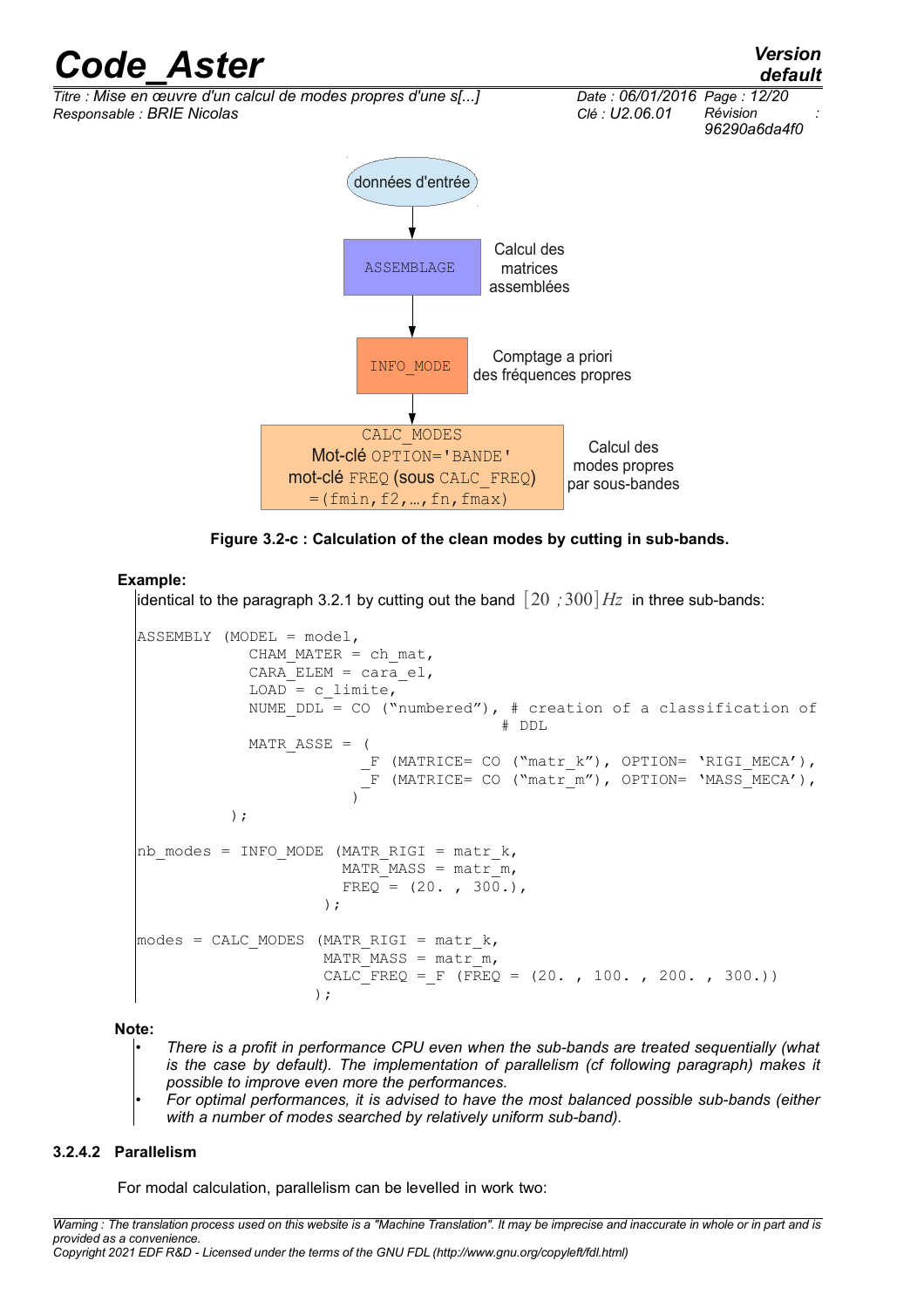*Titre : Mise en œuvre d'un calcul de modes propres d'une s[...] Date : 06/01/2016 Page : 13/20 Responsable : BRIE Nicolas Clé : U2.06.01 Révision :*

*96290a6da4f0*

- parallelization of the modal calculations carried out on each sub-band, in the operators INFO\_MODE and CALC\_MODES with the option 'BAND' cut out in several sub-bands ;
- parallelism on the level of linear solvor MUMPS, in the operator CALC\_MODES when it is used with OPTION=' BANDE' or 'PLUS PETITE' or 'CENTER' or 'ALL'.

To implement parallelism, it is necessary:

- to have a version of *Code\_Aster* built with a parallel compiler (for example: OpenMPI,…). On the waiter centralized Aster4, parallel versions already exist: STAxx\_impi;
- to select in ASTK a parallel version of *Code\_Aster* ;

| ASTK version 1.12.1 - poutre.astk (modifié) - /home/brie/modal_dev/19145_docU_simple                                                                                                                                                                                                                                                                                                                 |                                                                                                                                                                         |
|------------------------------------------------------------------------------------------------------------------------------------------------------------------------------------------------------------------------------------------------------------------------------------------------------------------------------------------------------------------------------------------------------|-------------------------------------------------------------------------------------------------------------------------------------------------------------------------|
| Configuration Qutils Options<br>Eichier                                                                                                                                                                                                                                                                                                                                                              | Aide                                                                                                                                                                    |
| <b>TESTS</b><br><b>SURCHARGE</b><br>$AGLA =  I $<br>$REX =$<br>ETUDE.<br>л<br>l a<br>u.<br><b>FICHIERS</b><br>Chemin de base /home/brie/modal_dev/19145_docU_simple                                                                                                                                                                                                                                  | 512<br>Mémoire totale (Mo)<br>512<br>dont Aster (Mo) =<br>5:00<br>Temps (h:m:s)<br>frontal1<br>Machine exéc<br>$=$                                                      |
| Nom<br>UL D<br>$\mathbb{R}$<br>Type<br>Serveur<br>-C<br>20<br>$Local = \ $ ./poutre.mail<br>mail<br>$=$ 1<br>$1 \times$<br>$Local = \ $ ./poutre.comm<br>E<br>$conn =$<br>$6 \equiv$<br>Local<br>./poutre.mess<br>$-1$<br>mess<br>$\equiv$<br>$8 \times$<br>./poutre.resu<br>Local<br>resu<br>$\equiv$<br>⊣<br>$\overline{80}$ a<br>./poutre.resu.med<br>Local<br>rmed<br>$-1$<br>$\equiv$<br>y<br>▽ | Version<br>$STA11$ _impi $-$<br>$\div$ batch<br>$*$ interactif<br>$\blacksquare$ suivi interactif<br>$*$ nodebug<br>$\div$ debug<br>Lancer<br>run $=$<br>Suivi des jobs |
| Arguments                                                                                                                                                                                                                                                                                                                                                                                            |                                                                                                                                                                         |

**Figure 3.2-d : Selection in ASTK of a parallel version of** *Code\_Aster* **(example on the waiter centralized Aster4).**

• to specify in ASTK the number of processors and nodes of calculation to be exploited; it is necessary to use at least as many processors as of frequential sub-bands nonempty, and one advises to use a multiple number of processors amongst nonempty sub-bands (for example: if there are 5 nonempty sub-bands, to use 10 or 15 or… processors);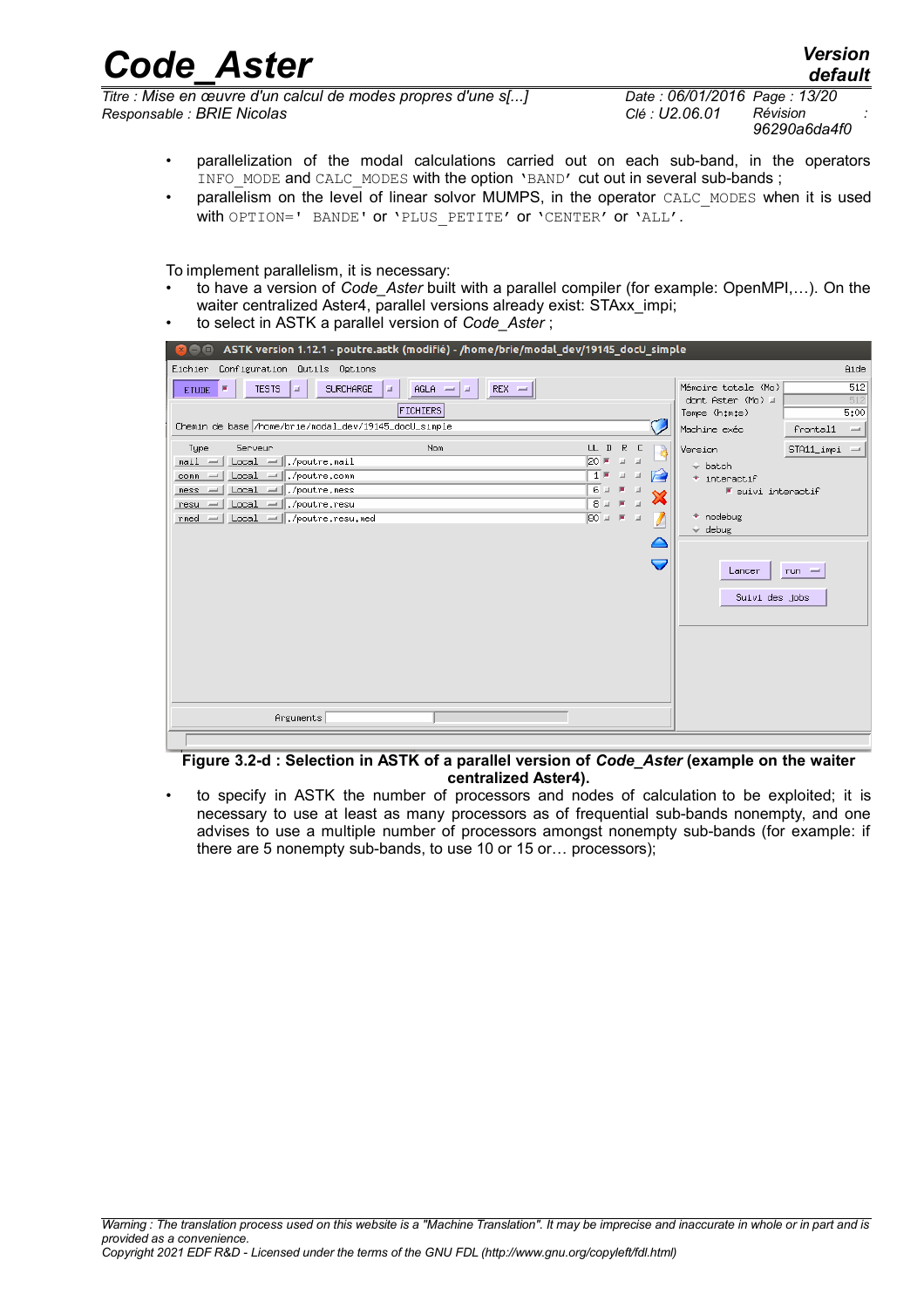*Titre : Mise en œuvre d'un calcul de modes propres d'une s[...] Date : 06/01/2016 Page : 14/20 Responsable : BRIE Nicolas Clé : U2.06.01 Révision :*

*96290a6da4f0*

*default*

| 880                                                                                       | ASTK version 1.12.1 - poutre.astk (modifié) - /home/brie/modal_dev/19145_docU_simple |         |                   |         |    |                     |            |                          |
|-------------------------------------------------------------------------------------------|--------------------------------------------------------------------------------------|---------|-------------------|---------|----|---------------------|------------|--------------------------|
|                                                                                           |                                                                                      |         |                   |         |    |                     |            |                          |
| Eichier Configuration Qutils Options                                                      |                                                                                      |         |                   |         |    |                     |            | Aide                     |
| <b>TESTS</b><br>ETUDE.                                                                    | Arguments                                                                            | $REX =$ |                   |         |    | Mémoire totale (Mo) |            | 512                      |
|                                                                                           | dbg.jeveux                                                                           |         |                   |         |    | dont Aster (Mo) J   |            | 512                      |
|                                                                                           | Frep_outils                                                                          |         |                   |         |    | Temps (h:m:s)       |            | 5:00                     |
| Chemin de base /home/brie/moda] Frep_dex                                                  |                                                                                      |         |                   |         | v. | Machine exéc        | frontal1   | $=$                      |
| Serveur<br>Type                                                                           | Γrep_mat<br><b>FORBInitRef</b>                                                       |         | UL D              | $R$ $C$ |    | Version             | STA11_impi | $\overline{\phantom{a}}$ |
| $mail =$<br>$Local = \ $ ./poutre.                                                        |                                                                                      |         | 20                |         |    | $\div$ batch        |            |                          |
| $Local = \ $ ,/poutre,<br>$conn =$                                                        | Paramètres                                                                           |         | $1 \nF$           |         | E  | $*$ interactif      |            |                          |
| $Local =   $ ./poutre.<br>$mess =$                                                        | $nbmaxnot = 5$                                                                       |         | $6 =$             |         |    | ■ suivi interactif  |            |                          |
| $Local = \ $ ./poutre.<br>resu<br>$\overline{\phantom{a}}$                                | cpresok = RESNOOK                                                                    |         | 8 <sub>1</sub>    |         |    |                     |            |                          |
| $\lfloor$ Local $\lfloor - \rfloor \rfloor$ ,/poutre.<br>rmed<br>$\overline{\phantom{a}}$ | $only\_notk =$                                                                       |         | $\overline{80}$ = |         |    | * nodebug           |            |                          |
|                                                                                           | $factors = 1$                                                                        |         |                   |         |    | $\div$ debug        |            |                          |
|                                                                                           | $corefilesize = unlimited$                                                           |         |                   |         | ≏  |                     |            |                          |
|                                                                                           | Options de lancement                                                                 |         |                   |         | V  |                     |            |                          |
|                                                                                           | $nopus = 1$                                                                          |         |                   |         |    | Lancer              | run $=$    |                          |
|                                                                                           | $mpi_n$ hbopu = 10                                                                   |         |                   |         |    |                     |            |                          |
|                                                                                           | $mpi_{n}$ hbnoeud = 1                                                                |         |                   |         |    | Suivi des jobs      |            |                          |
|                                                                                           | $\text{classes}$ =                                                                   |         |                   |         |    |                     |            |                          |
|                                                                                           | $depart =$                                                                           |         |                   |         |    |                     |            |                          |
|                                                                                           | $after\_job =$                                                                       |         |                   |         |    |                     |            |                          |
|                                                                                           | $distrib =$                                                                          |         |                   |         |    |                     |            |                          |
|                                                                                           | $exectool =$                                                                         |         |                   |         |    |                     |            |                          |
|                                                                                           | $multiple =$                                                                         |         |                   |         |    |                     |            |                          |
|                                                                                           |                                                                                      |         |                   |         |    |                     |            |                          |
| Arguments                                                                                 |                                                                                      |         |                   |         |    |                     |            |                          |
|                                                                                           |                                                                                      |         |                   |         |    |                     |            |                          |
| A Active/Desactive le mode debug jeveux                                                   |                                                                                      |         |                   |         |    |                     |            |                          |

**Figure 3.2-e : Declaration in ASTK amongst processors and nodes of calculation to be exploited.**

- In the command file *Code\_Aster* :
- to use the basic mode (parallelization of the sub-bands only) with INFO\_MODE or CALC\_MODES with the option 'BAND' cut out in several sub-bands, there is nothing to make: the keyword by default activate the parallelization of the sub-bands;
- to use the advanced mode (parallelization of the sub-bands for INFO\_MODE and CALC\_MODES with the option 'BAND' cut out in several sub-bands, and of the linear solvor for all the modal operators): to use linear solvor MUMPS (keyword factor SOLVEUR, operand METHODE=' MUMPS' ; one also recommends to parameterize the operands RENUM=' QAMD' and GESTION MEMOIRE=' IN CORE').

#### **Example:**

identical to the paragraph [3.2.4.1](#page-10-0) by paralleling at the same time calculations on the sub-bands and the linear solvor:



#### **Note:**

*For optimal performances, it is advised to have the most balanced possible sub-bands (i.e.: with a number of modes searched by relatively uniform sub-band).*

The implementation of parallelism is presented in a more detailed way in documentation credits [U2.08.06] and documentations of use of INFO\_MODE [U4.52.01] and of CALC\_MODES with the option 'BAND' cut out in several sub-bands [U4.52.02].

#### **3.2.4.3 Reduction of model: calculation by under-structuring**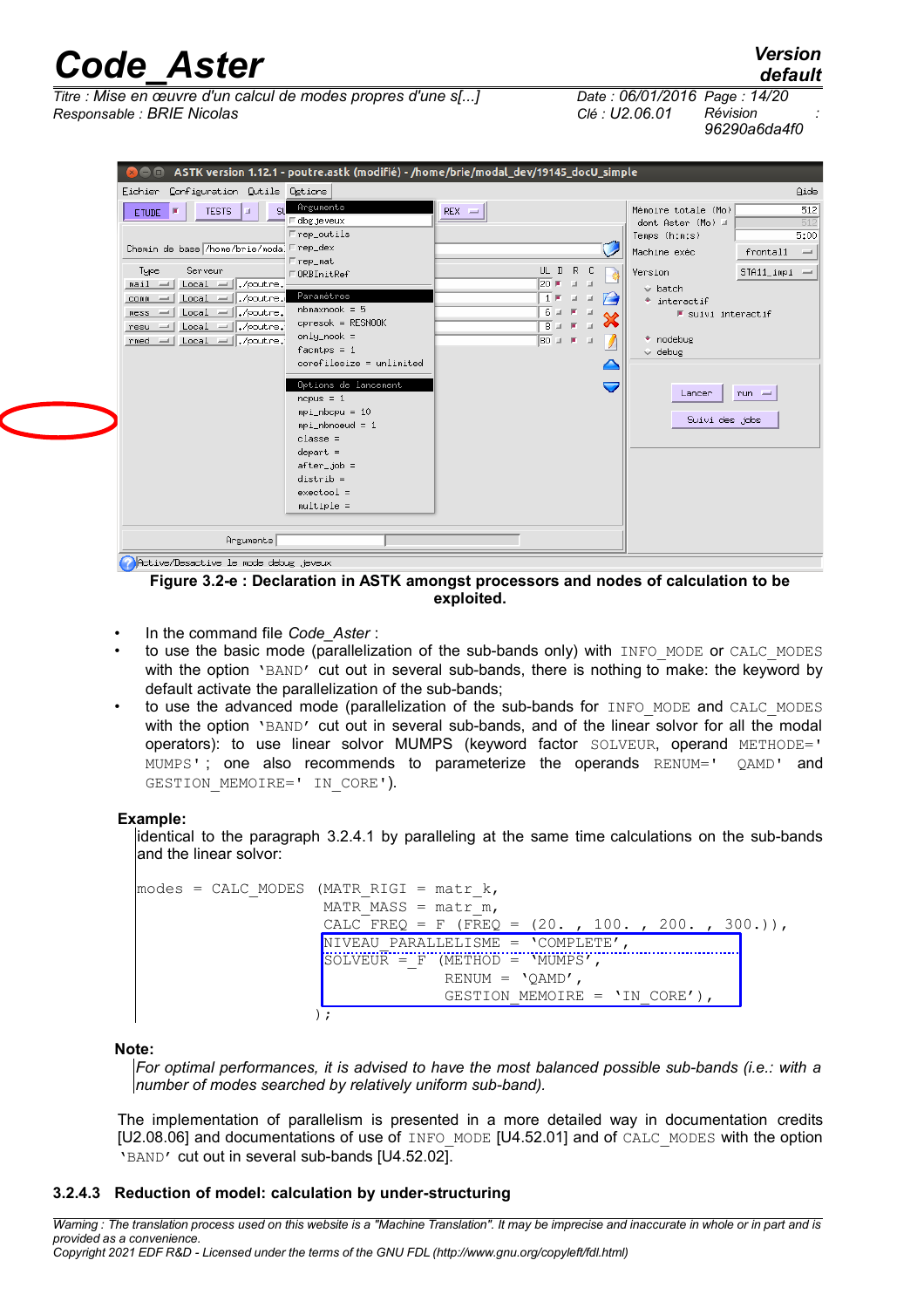*96290a6da4f0*

When the digital model comprises a high number of degrees of freedom or that the studied structure is an assembly of components with a grid separately, one can use methods of reduction of model per under-structuring, which rests on a geometrical partitioning of the total structure. On great models, these methods present better performances CPU that a direct calculation.

• dynamic Under-structuring

This method has a field of application very general. Documentation [U2.07.05] details its implementation.

cyclic Under-structuring

This method has a field of application much more restrictive than the preceding one: it makes it possible to treat only structures with cyclic repetitivity (for example: aubagée wheel,…). CAS-test SDLV301 gives an example of implementation.

### **4 Parameters contained in a modal computation result**

<span id="page-14-0"></span>The execution of the operator of modal calculation is accompanied by the automatic impression of certain parameters in the file RESULT :

| THE NUMBER OF DDL |                                                                                                                                                                                           |     |                          |              |          |  |
|-------------------|-------------------------------------------------------------------------------------------------------------------------------------------------------------------------------------------|-----|--------------------------|--------------|----------|--|
| TOTAL IS:         |                                                                                                                                                                                           | 234 |                          |              |          |  |
| LAGRANGE IS:      |                                                                                                                                                                                           | 120 |                          |              |          |  |
|                   | THE NUMBER OF ACTIVE DDL IS: 54                                                                                                                                                           |     |                          |              |          |  |
|                   | THE SELECTED OPTION IS: CENTER                                                                                                                                                            |     |                          |              |          |  |
|                   | THE VALUE OF SHIFT IN FREQUENCY IS: 5.00000E+01                                                                                                                                           |     |                          |              |          |  |
|                   | INFORMATION ON CALCULATION REQUIRES:<br>MANY RESEARCH MODES :<br>THE DIMENSION OF REDUCED SPACE IS:<br>IT IS LOWER THAN THE NUMBER OF MODES, ONE TAKES IT EQUALIZES WITH<br>4             |     |                          | $\mathbf{1}$ | $\Omega$ |  |
|                   | = METHOD OF SORENSEN (CODE ARPACK) =<br>$=$ VERSION: 2.4<br>$=$ DATE: 07/31/96                                                                                                            |     |                          | $=$<br>$=$   |          |  |
|                   | MANY RESTARTINGS<br>MANY PRODUCTS OP*X<br>MANY PRODUCTS B*X<br>MANY REORTHOGONALISATIONS (STAGE 1) = 6<br>MANY REORTHOGONALISATIONS (STAGE 2) = 0<br>MANY RESTARTINGS OF IN NULL V0 $=$ 0 |     | $=$ 2<br>$= 7$<br>$= 20$ |              |          |  |

*Warning : The translation process used on this website is a "Machine Translation". It may be imprecise and inaccurate in whole or in part and is provided as a convenience. Copyright 2021 EDF R&D - Licensed under the terms of the GNU FDL (http://www.gnu.org/copyleft/fdl.html)*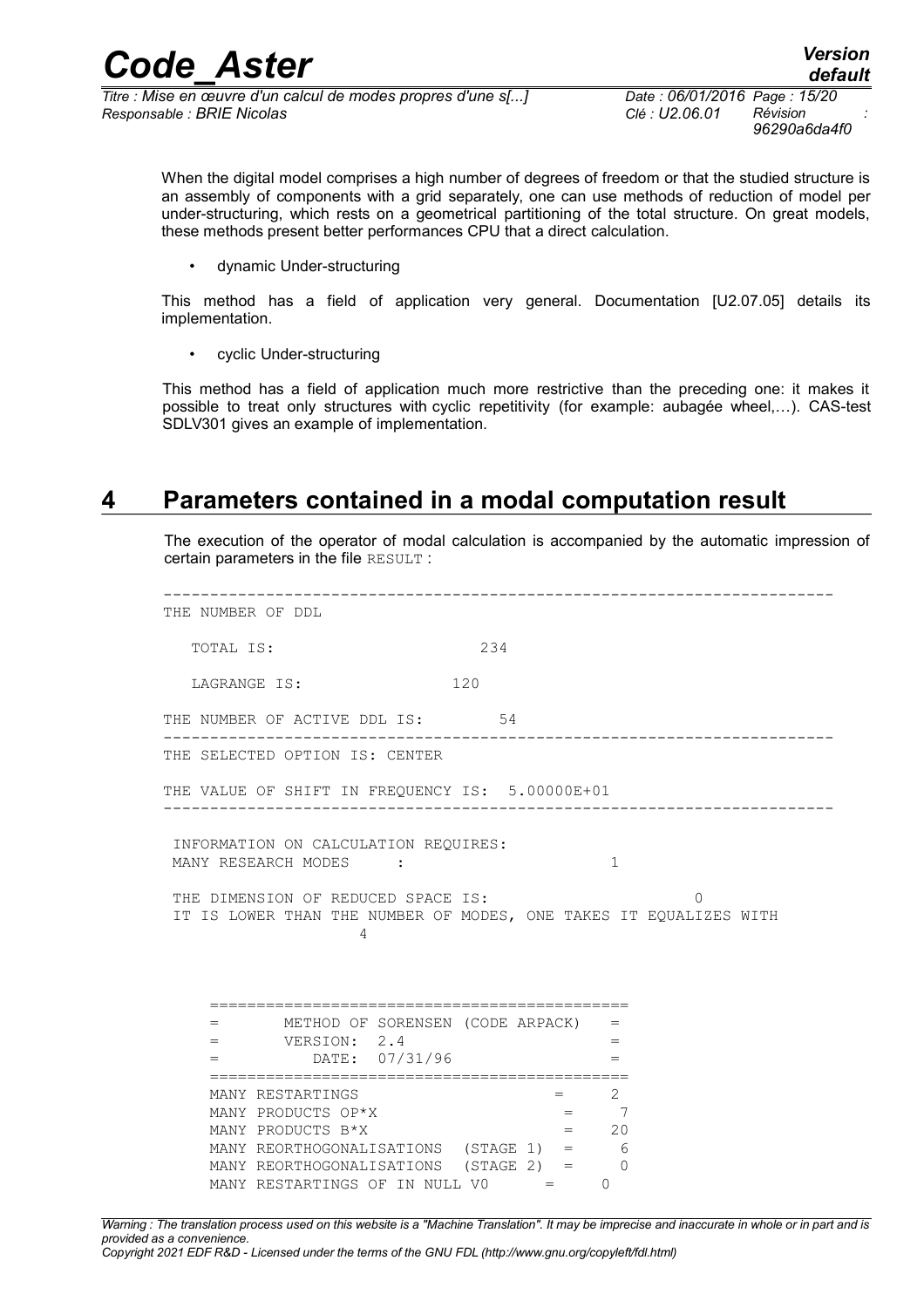*Titre : Mise en œuvre d'un calcul de modes propres d'une s[...] Date : 06/01/2016 Page : 16/20 Responsable : BRIE Nicolas Clé : U2.06.01 Révision :*

*96290a6da4f0*

*default*

------------------------------------------------------------------------ FREQUENCIES CALCULEES INF. AND SUP. ARE: FREQ\_INF: 5.22037E+01 FREQ\_SUP: 5.22037E+01 ------------------------------------------------------------------------ MODAL CALCULATION: METHOD OF SIMULTANEOUS ITERATION METHOD OF SORENSEN NUMBER FREQUENCY (HZ) ERROR NORMALIZES **2** 5.22037E+01 7.02498E-10 **8.12843E-10 3.12843E-10** NORMALIZES AVERAGE ERROR: 0.80767E-09<br>position of the mode in the total ------------------------------------------------------------------------ CHECKING A POSTERIORI OF THE MODES IN the INTERVAL (5.20730E+01, 5.23340E+01) IT THERE WITH GOOD 1 FREQUENCY (S) ------------------------------------------------------------------------ If the calculated modes are complex, there is in more one column giving modal depreciation: ------------------------------------------------------------------------ THE NUMBER OF DDL TOTAL IS:  $74$  LAGRANGE IS: 44 THE NUMBER OF ACTIVE DDL IS: 8 ------------------------------------------------------------------------ INFORMATION ON CALCULATION REQUIRES: MANY RESEARCH MODES : 5 with the dealt problem being quadratic, the space of research is doubled Method QZ in CALC MODES: One finds a number of eigenvalues 17 different amongst ddls physical credits 8! your problem is strongly deadened. value (S) clean (S) real (S)  $\qquad \qquad ; \quad 14$  value (S) clean (S) complex (S) with combined: 10 value (S) clean (S) complex (S) without combined: 0 MODAL CALCULATION: GLOBAL METHOD OF THE TYPE QR frequencies (deadened) ALGORITHM QZ\_SIMPLE Eigen frequencies (deadened)NUMBER FREQUENCY (HZ) DAMPING ERROR NORMALIZES  $\begin{array}{|c|c|c|c|c|c|}\n\hline\n1 & 5.52718E+00 & & 8.68241E-03 & & 4.00918E-13 \\
\hline\n2 & 1.08852E+01 & 1.71010E-02 & & 7.31808E-14\n\end{array}$  $\begin{array}{c|c|c|c|c} 1 & 5.52718\text{E}+00 & 8.68241\text{E}-03 \\ 2 & 1.08852\text{E}+01 & 1.71010\text{E}-02 \\ 3 & 1.59105\text{E}+01 & 2.50000\text{E}-02 \end{array}$ 3 1.59105E+01 2.50000E-02 5.40182E-14<br>
2.04500E+01 3.21394E-02 4.03817E-14  $\begin{array}{|c|c|c|c|c|}\n\hline\n\text{2.04500E+01} & \text{3.21394E-02} & \text{4.03817E-14} \\
\hline\n\text{2.43661E+01} & \text{3.83022E-02} & \text{3.48265E-14}\n\hline\n\end{array}$ Eigen frequencies spectrum

NORMALIZES AVERAGE ERROR: 0.12067E-12 modal depreciation

5 **2.43661E+01 2.3.83022E-02** 3.48265E-14

*Warning : The translation process used on this website is a "Machine Translation". It may be imprecise and inaccurate in whole or in part and is provided as a convenience.*

*Copyright 2021 EDF R&D - Licensed under the terms of the GNU FDL (http://www.gnu.org/copyleft/fdl.html)*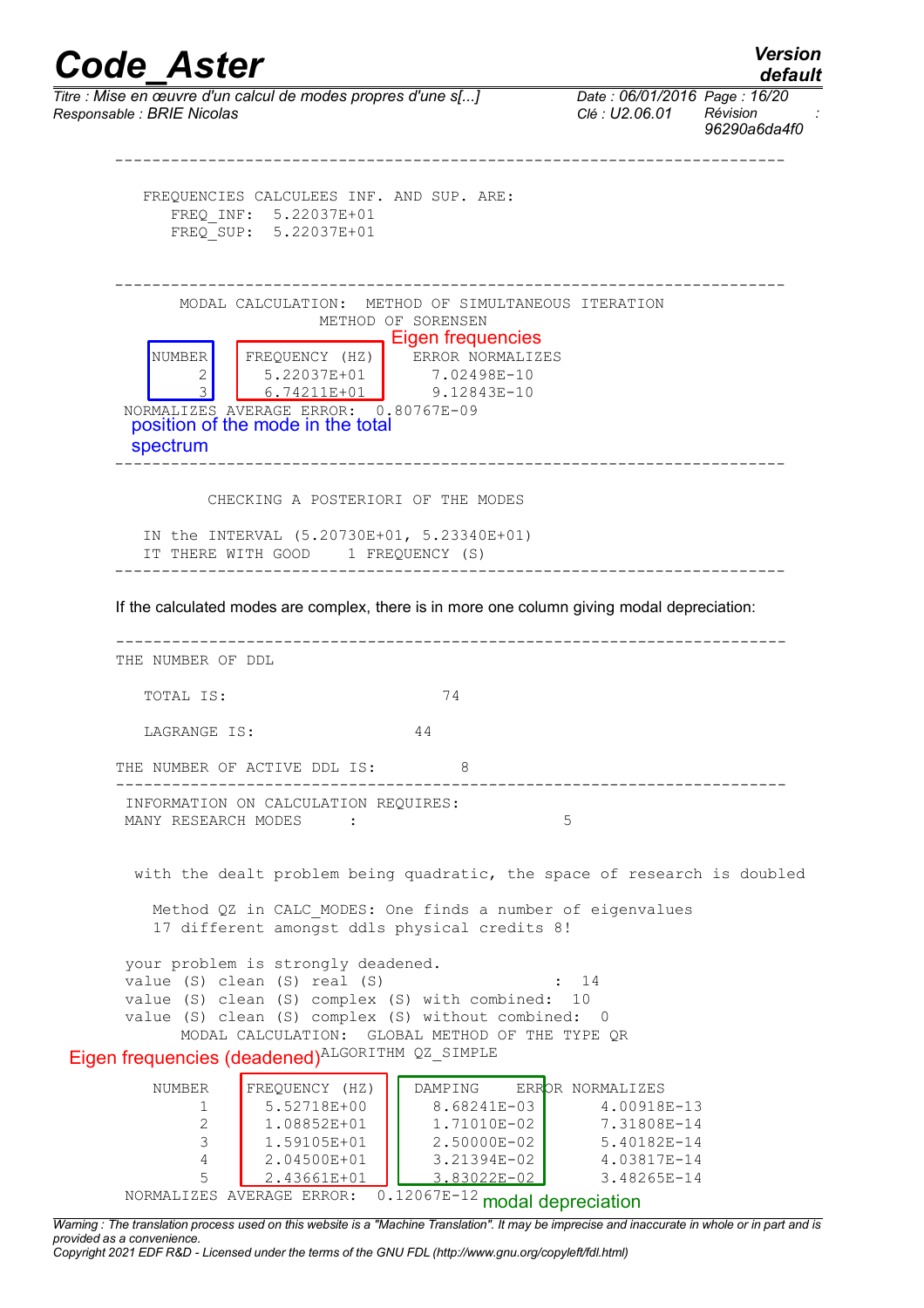*Titre : Mise en œuvre d'un calcul de modes propres d'une s[...] Date : 06/01/2016 Page : 17/20 Responsable : BRIE Nicolas Clé : U2.06.01 Révision :*

*96290a6da4f0*

*default*

 Caution: for the moment, there is no checking of the type STURM (counting of the good number of the calculated eigenvalues) when one is in the complex plan: modal problem generalized with complex MATR\_RIGI, or modal problem generalized with matrix (S) nonsymmetrical (S), or quadratic modal problem (préence of keyword MATR\_AMOR).  $-$ 

CHECKING A POSTERIORI OF THE MODES

------------------------------------------------------------------------

Moreover, the data-processing structure of data produced during a modal calculation can contain the following parameters:

| Heading of the parameter in Code Aster | Definition                                                 |  |  |  |
|----------------------------------------|------------------------------------------------------------|--|--|--|
| FREO                                   | Eigen frequency (deadened, if necessary)                   |  |  |  |
| AMOR GENE                              | Generalized modal damping                                  |  |  |  |
| AMOR REDUIT                            | Reduced modal damping                                      |  |  |  |
| FACT PARTICI $D^*$ (* = X or Y or Z)   | Factor of participation of the mode in the direction $D^*$ |  |  |  |
| $(* = X or Y or Z)$<br>MASS EFFE D*    | Effective modal mass in the direction $D^*$                |  |  |  |
| MASS EFFE UN $D^*$ (* = X or Y or Z)   | Unit effective modal mass in the direction $D^*$           |  |  |  |
| MASS GENE                              | Generalized mass of the mode                               |  |  |  |
| OMEGA2                                 | Own pulsation (deadened, if necessary) squared             |  |  |  |
| RIGI GENE                              | Generalized stiffness of the mode                          |  |  |  |

**Table 4.1 : list of the modal parameters.**

These parameters are mathematically defined in reference material [R5.01.03]. The user has access there by printing the contents of the structure of data with the operator IMPR RESU with FORMAT=' RESULTAT' with the option TOUT PARA=' OUI'.

## **5 Postprocessings of the clean modes**

### **5.1 Visualization**

<span id="page-16-0"></span>The modal deformations calculated by one of the methods described previously can be exported in various formats in order to be visualized in platforms of mechanical calculation: format MED for the platform Salomé, format UNV,…

The user can thus graphically characterize the calculated modes: mode of inflection? mode in a given plan? local mode? etc.

#### **Example:**

impression with format MED.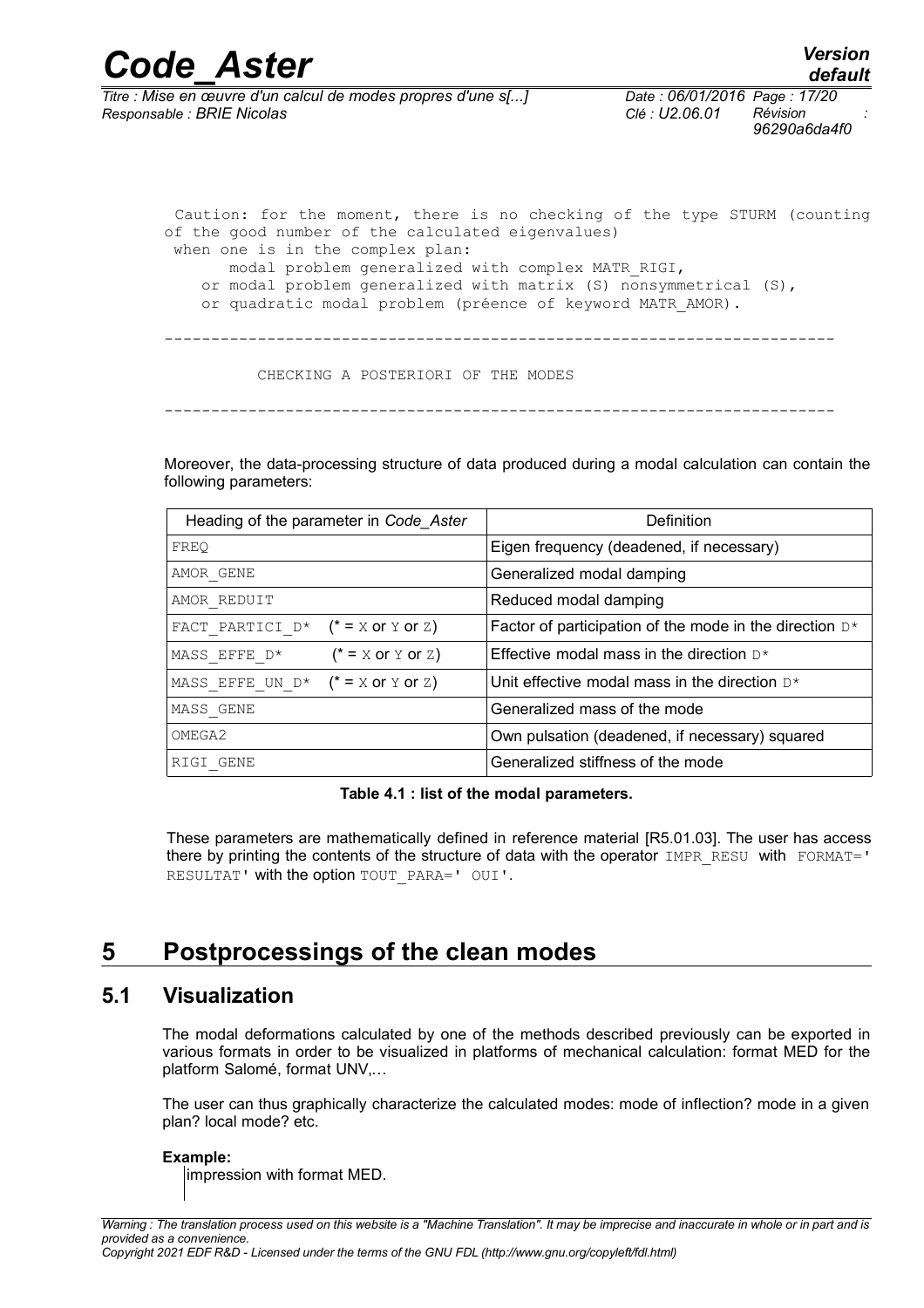*default*

*Titre : Mise en œuvre d'un calcul de modes propres d'une s[...] Date : 06/01/2016 Page : 18/20 Responsable : BRIE Nicolas Clé : U2.06.01 Révision :*

*96290a6da4f0*

```
\modes = CALC MODES (...) # modal calculation
IMPR RESU (FORMAT = 'MED',
           RESU= F (RESULT = modes));
```
One can then open the file created in the platform Salomé to visualize the modal deformation, to animate it,…



**Figure 5.1-a : Visualization of a mode in Salomé (ParaViS module): here mode of inflection of order 2 of a beam.**

### **5.2 Standardisation of the modes**

The modal deformations are defined except for a multiplicative factor (cf formulation of the modal problem in the paragraph [1\)](#page-2-0).

By default, modes calculated by the operator CALC\_MODES are normalized so that the largest physical component is equal to 1. The user can modify this standardisation, that is to say directly in the operator CALC\_MODES thanks to the keyword factor NORM\_MODE, that is to say later thanks to the operator NORM MODE [U4.52.11]. In both cases, the code also calculates or updates the following modal parameters, which depend on the selected standardisation: FACT\_PARTICI\_D\*, MASS\_GENE and RIGI GENE. It also enriches the structure of data with the parameters MASS EFFE UN D\* (which is them independent of the standardisation). These parameters (definite in the paragraph [4\)](#page-14-0) can be useful in particular to eliminate from a modal base certain nondesired modes (cf paragraph [5.3\)](#page-18-0).

#### **Example:**

```
normalizes compared to the mass.
1st possibility:
modes = CALC MODES (MATR RIGI = matr k,
                   MATR MASS = matrixOPTION = 'BAND',
                    CALC FREQ = F (FREQ = (20. , 300.)),
                   NORM-MODE = F (STANDARD = 'MASS GENE') )
```
*Warning : The translation process used on this website is a "Machine Translation". It may be imprecise and inaccurate in whole or in part and is provided as a convenience. Copyright 2021 EDF R&D - Licensed under the terms of the GNU FDL (http://www.gnu.org/copyleft/fdl.html)*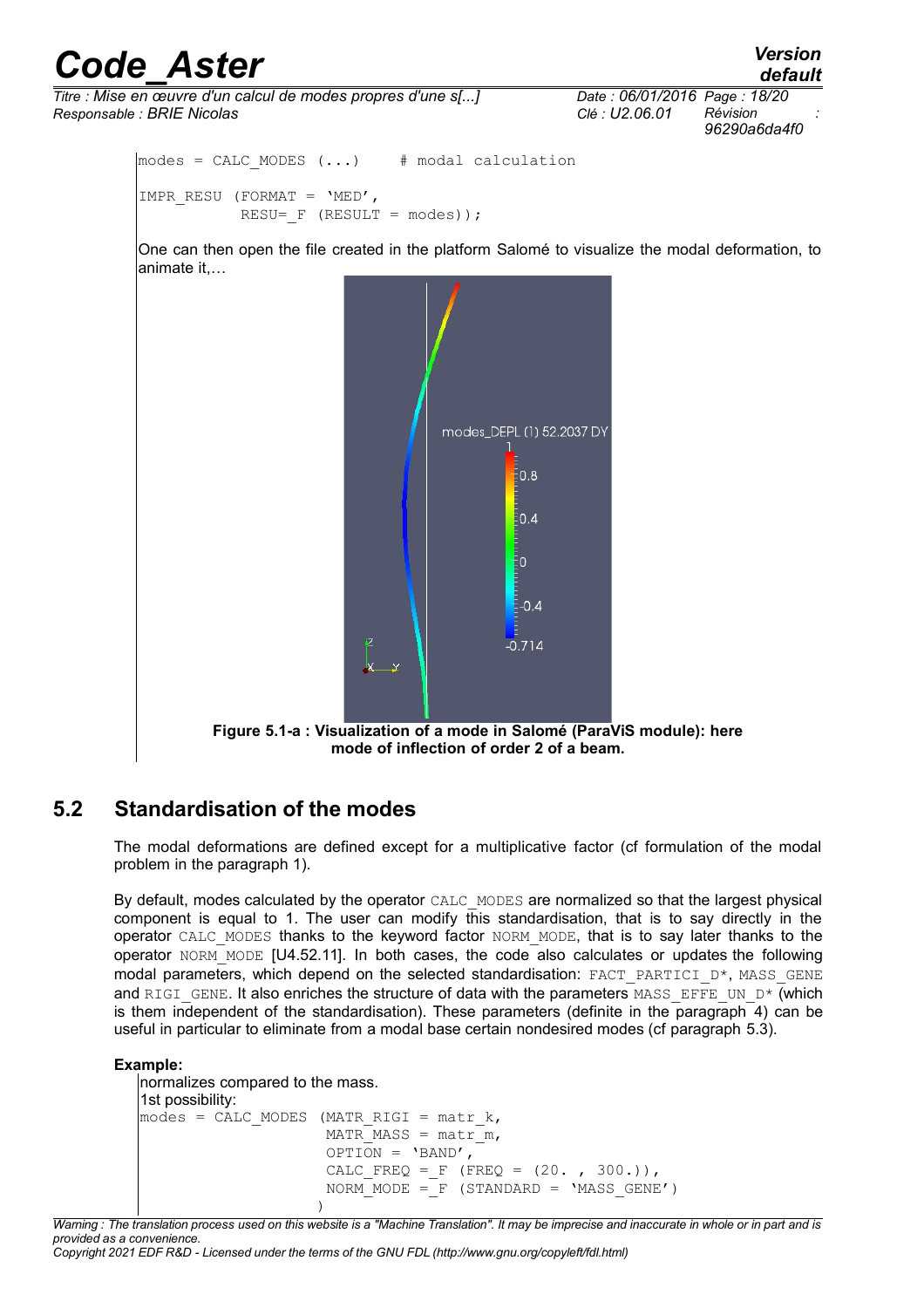*Titre : Mise en œuvre d'un calcul de modes propres d'une s[...] Date : 06/01/2016 Page : 19/20 Responsable : BRIE Nicolas Clé : U2.06.01 Révision :*

*96290a6da4f0*

*default*

```
2nde possibility:
modes = CALC MODES (MATR RIGI = matrix k,MATR MASS = \text{matr}_{m},
                    OPTION = 'BAND',CALC FREQ = F (FREQ = (20. , 300.)),
 )
modes = NORM MODE (reuse = modes,
                   MODE = modes, = 'MASS_GENE NORMALIZES');
```
*Code\_Aster Version*

### **5.3 Filtering of the modes according to a criterion**

<span id="page-18-0"></span>From the point of view of a transitory calculation of answer for example, the user can choose to preserve in his modal base of projection, only certain modes considered to be important in the dynamic response or filling a given criterion. That can be fact is directly in CALC\_MODES with the keyword factors FILTRE\_MODE and IMPRESSION, that is to say thanks to the operator EXTR\_MODE [U4.52.12]. One can thus filter the modes according to various options: starting from their number in the total spectrum, of their generalized mass, etc.

#### **Example:**

elimination of the modes whose unit effective mass is lower than 5 %, and posting in the file  $|$ RESULT office plurality of the unit effective masses of the preserved modes.

1st possibility: modes = CALC MODES (MATR RIGI = matr k, MATR MASS = matr  $m$ , OPTION = 'BAND', CALC FREQ = F (FREQ =  $(20. , 300.))$ , NORM MODE = F (STANDARD = 'MASS GENE'), FILTRE MODE = F (CRIT EXTR = 'MASS EFFE UN', THRESHOLD =  $0.05$ ),  $=$  F IMPRESSION (CRIT EXTR = 'MASS EFFE UN', OFFICE PLURALITY =  $'YES'$ ), ) 2nde possibility: modes = CALC MODES (MATR RIGI = matr  $k$ ,  $MATR$   $MASS = matrix$   $m,$  $OPTION = 'BAND'.$ CALC FREQ = F (FREQ =  $(20. , 300.))$ , NORM MODE = F (STANDARD = 'MASS GENE'),  $)$  $modes$  f = EXTR MODE (FILTRE MODE = F (MODE = modes, CRIT\_EXTR = 'MASS\_EFFE\_UN', THRESHOLD =  $0.05$ ),  $=$  F IMPRESSION (CRIT EXTR = 'MASS EFFE UN', OFFICE PLURALITY =  $'YES'$ ), )  $\mathbf{r}$ 

**Note:**

• *The operator EXTR\_MODE allows to filter with a threshold applied to one or of the directions given (keyword SEUL\_X for example for direction DX), which is not possible directly in CALC\_MODES currently.*